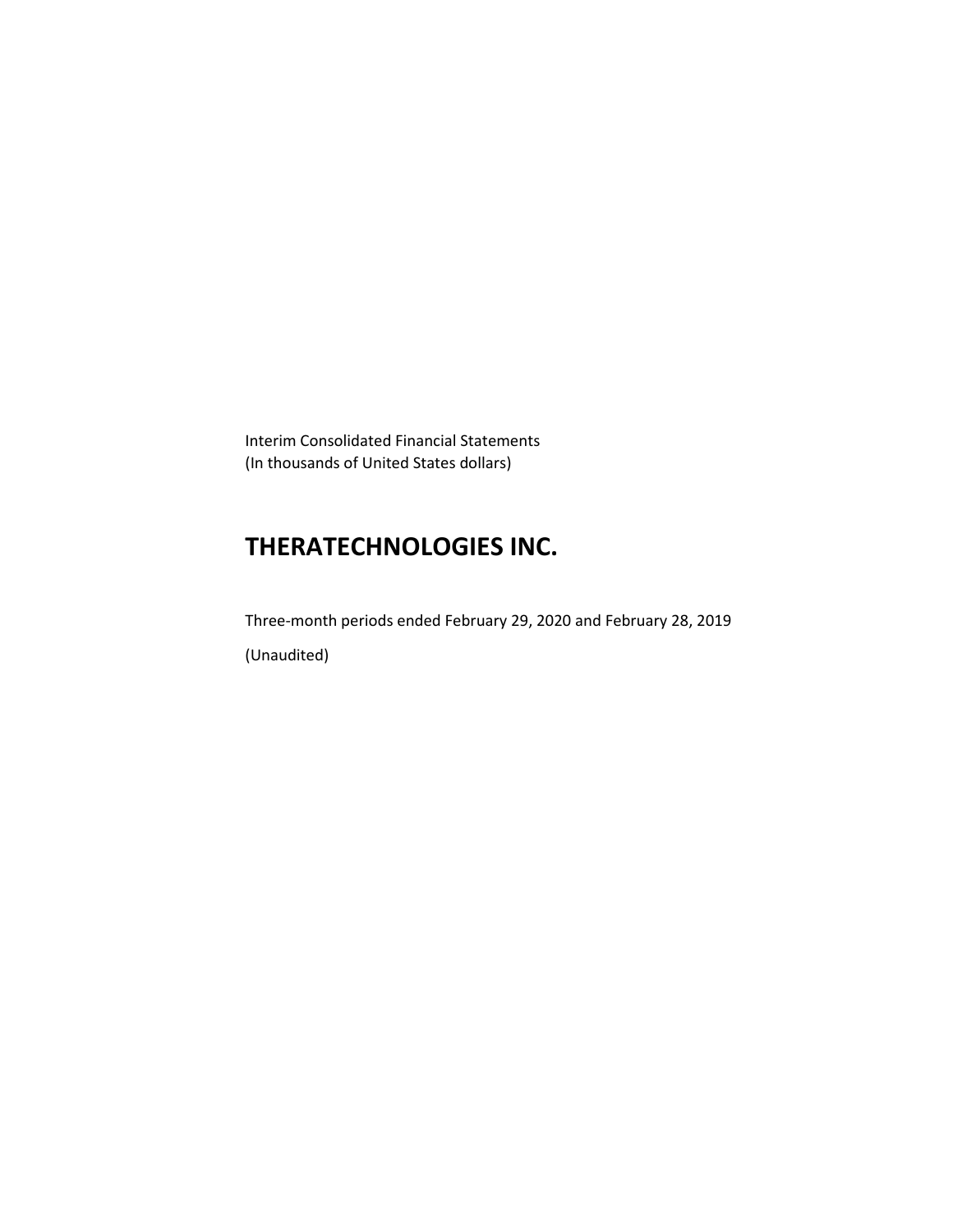Table of Contents (In thousands of United States dollars) (Unaudited)

## **Page**

| Interim Consolidated Statements of Financial Position |               |
|-------------------------------------------------------|---------------|
| Interim Consolidated Statements of Comprehensive Loss | $\mathcal{P}$ |
| Interim Consolidated Statements of Changes in Equity  | 3             |
| Interim Consolidated Statements of Cash Flows         | 4             |
| Notes to Interim Consolidated Financial Statements    | $5 - 23$      |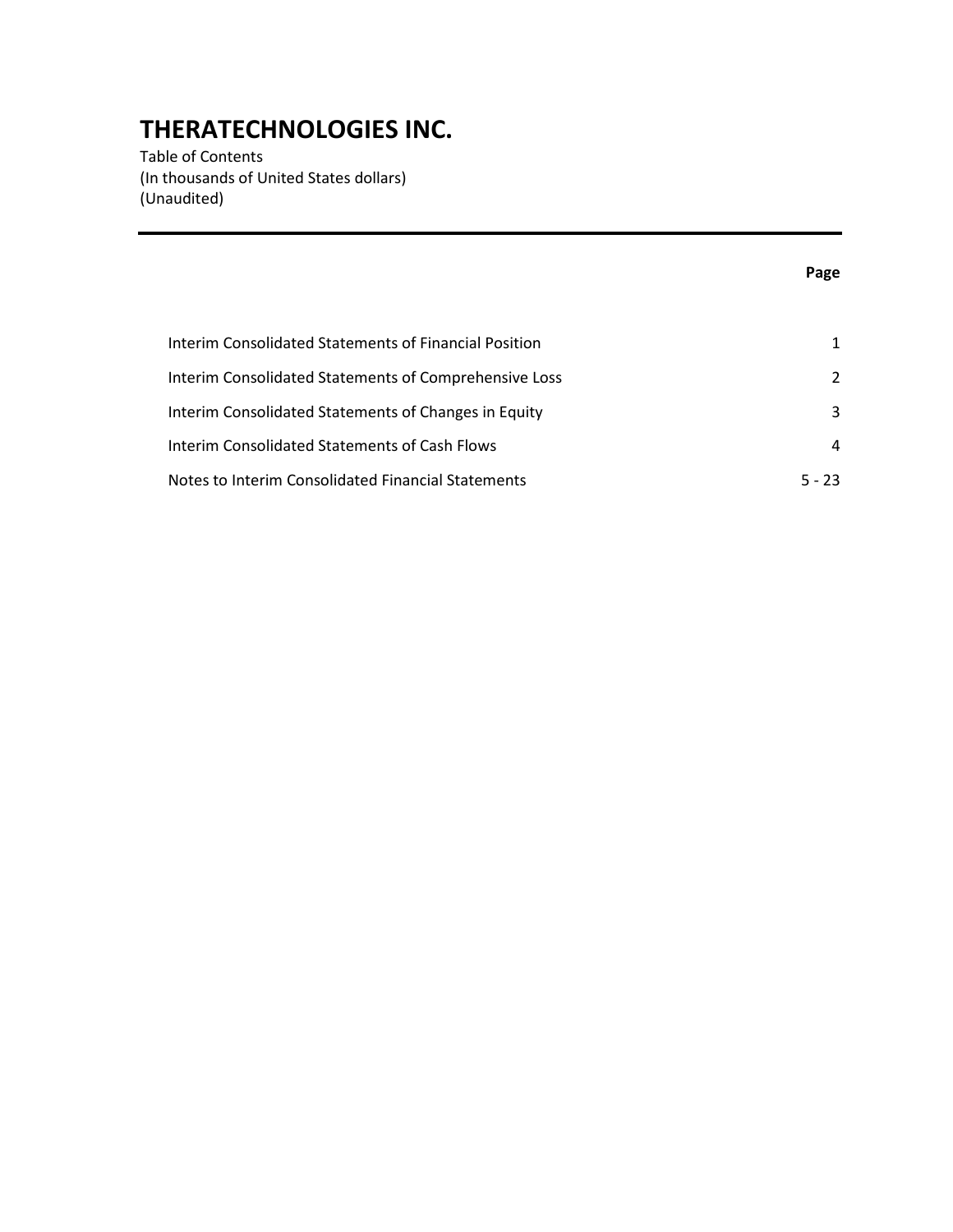Interim Consolidated Statements of Financial Position (In thousands of United States dollars)

## As at February 29, 2020 and November 30, 2019 (Unaudited)

|                                                        | <b>Note</b>    | February 29,<br>2020 | November 30,<br>2019 |
|--------------------------------------------------------|----------------|----------------------|----------------------|
| Assets                                                 |                |                      |                      |
| Current assets                                         |                |                      |                      |
| Cash                                                   |                | \$<br>23,600         | \$<br>28,661         |
| Bonds and money market funds                           |                | 10,979               | 11,964               |
| Trade and other receivables                            |                | 9,886                | 10,116               |
| Inventories                                            | 5              | 20,670               | 20,929               |
| Prepaid expenses and deposits                          |                | 3,174                | 3,874                |
| Derivative financial assets                            |                | 486                  | 637                  |
| Total current assets                                   |                | 68,795               | 76,181               |
| Non-current assets                                     |                |                      |                      |
| Bonds and money market funds                           |                | 191                  | 619                  |
| Right-of-use assets                                    | $\overline{2}$ | 2,847                |                      |
| Property and equipment                                 |                | 1,011                | 1,071                |
| Intangible assets                                      |                | 26,840               | 27,480               |
| Other asset                                            |                | 10,983               | 12,204               |
| Total non-current assets                               |                | 41,872               | 41,374               |
| <b>Total assets</b>                                    |                | \$<br>110,667        | \$<br>117,555        |
| Liabilities                                            |                |                      |                      |
| <b>Current liabilities</b>                             |                |                      |                      |
| Accounts payable and accrued liabilities               |                | \$<br>24,783         | \$<br>31,173         |
| Provisions                                             | 6              | 2,890                | 2,484                |
| Current portion of long-term obligations               | 7              | 3,452                | 3,417                |
| Current portion of lease liabilities                   | 9              | 363                  |                      |
| Deferred revenue                                       |                | 37                   | 70                   |
| <b>Total current liabilities</b>                       |                | 31,525               | 37,144               |
| Non-current liabilities                                |                |                      |                      |
| Long-term obligations                                  | 7              | 4,589                | 4,570                |
| Lease liabilities                                      | 9              | 2,729                |                      |
| Convertible unsecured senior notes                     | 8              | 51,133               | 50,741               |
| Other liabilities                                      | 10             | 29                   | 266                  |
| Total non-current liabilities                          |                | 58,480               | 55,577               |
| <b>Total liabilities</b>                               |                | 90,005               | 92,721               |
|                                                        |                |                      |                      |
| Equity                                                 |                |                      |                      |
| Share capital                                          |                | 287,035              | 287,035              |
| Equity component of convertible unsecured senior notes |                | 4,457                | 4,457                |
| Contributed surplus                                    |                | 11,147               | 10,783               |
| Deficit                                                |                | (282,006)            | (277, 462)           |
| Accumulated other comprehensive income                 | 11(d)          | 29                   | 21                   |
| Total equity                                           |                | 20,662               | 24,834               |
| <b>Total liabilities and equity</b>                    |                | \$<br>110,667        | \$<br>117,555        |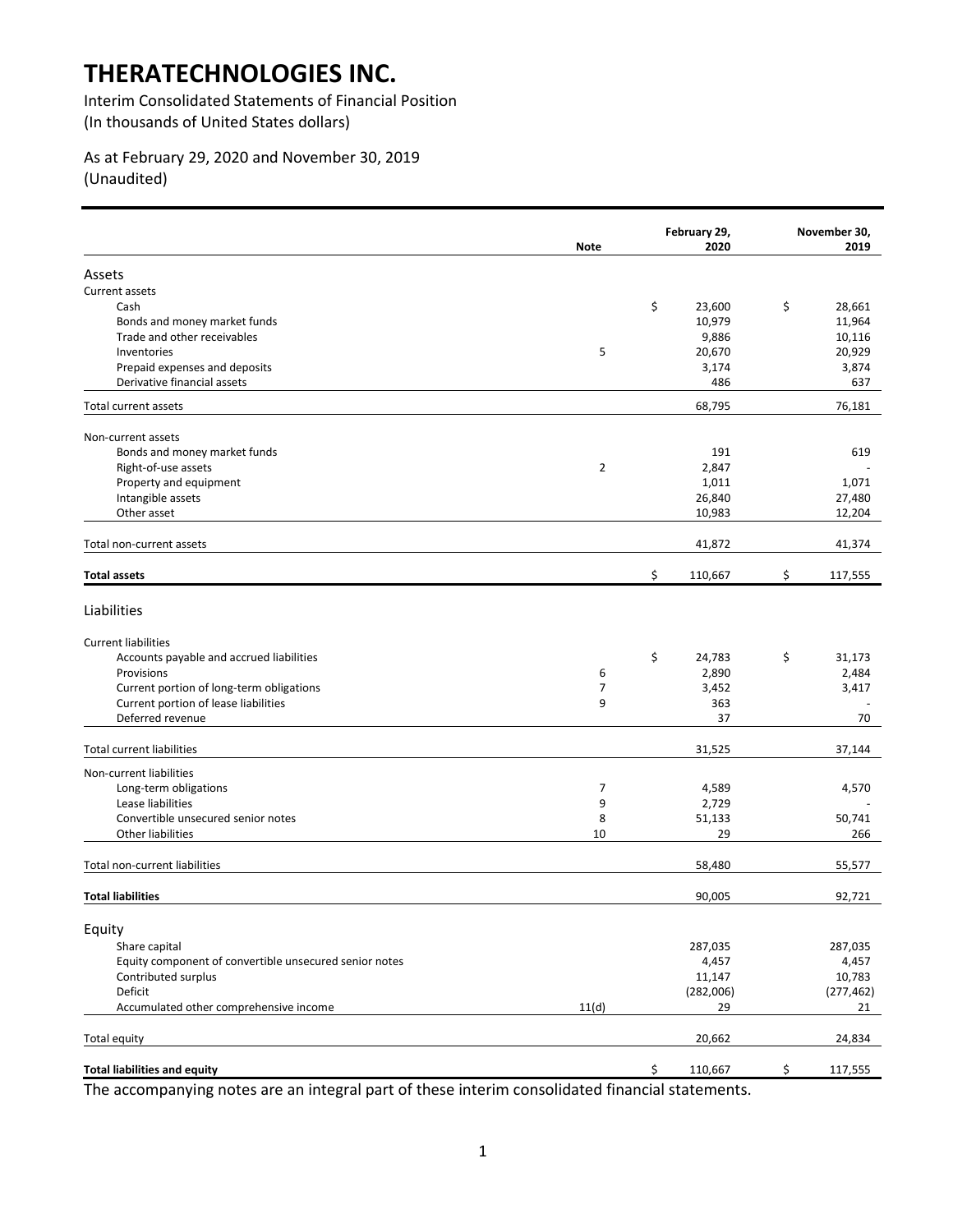Interim Consolidated Statements of Comprehensive Loss (In thousands of United States dollars, except per share amounts)

Three-month periods ended February 29, 2020 and February 28, 2019 (Unaudited)

|                                                                    |             | 2020         | 2019         |
|--------------------------------------------------------------------|-------------|--------------|--------------|
|                                                                    | <b>Note</b> |              |              |
| Revenue                                                            | 3           | \$<br>15,719 | \$<br>15,096 |
| Operating expenses                                                 |             |              |              |
| Cost of sales                                                      |             |              |              |
| Cost of goods sold                                                 |             | 5,400        | 4,810        |
| Other production-related costs                                     |             | 140          | 34           |
| Amortization of other asset                                        |             | 1,221        | 1,221        |
| Research and development expenses                                  |             | 3,419        | 2,527        |
| Selling expenses                                                   |             | 6,361        | 5,448        |
| General and administrative expenses                                |             | 2,570        | 1,516        |
| Total operating expenses                                           |             | 19,111       | 15,556       |
|                                                                    |             |              |              |
| Loss from operating activities                                     |             | (3, 392)     | (460)        |
| Finance income                                                     | 4           | 166          | 335          |
| Finance costs                                                      | 4           | (1, 318)     | (1, 103)     |
|                                                                    |             | (1, 152)     | (768)        |
| Net loss for the period                                            |             | (4, 544)     | (1, 228)     |
|                                                                    |             |              |              |
| Other comprehensive income (loss), net of tax                      |             |              |              |
| Items that may be reclassified to net profit (loss) in the future: |             |              |              |
| Net change in fair value of FVOCI financial assets, net of tax     |             | 10<br>(2)    | 32           |
| Exchange difference on Translation of foreign operations           |             |              |              |
|                                                                    |             | 8            | 32           |
| Total comprehensive loss for the period                            | \$          | $(4,536)$ \$ | (1, 196)     |
| Basic and diluted loss per share                                   | 11(c)       | (0.06)       | (0.02)       |
|                                                                    |             |              |              |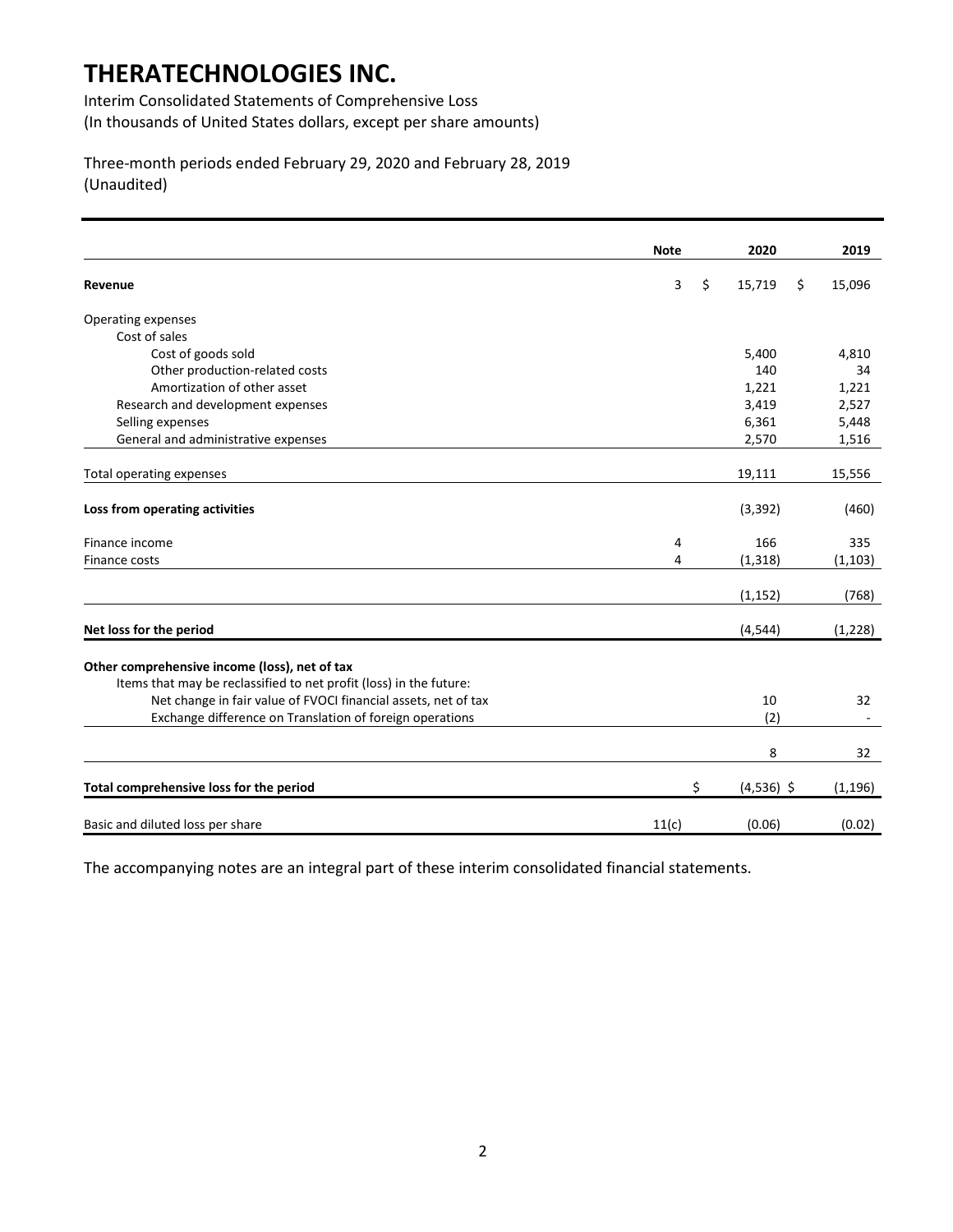Interim Consolidated Statements of Changes in Equity (In thousands of United States dollars, except per share amounts)

Three-month periods ended February 29, 2020 and February 28, 2019 (Unaudited)

|                                                                                                                                                  |                            |               |                                      |                          |                        | For the three-month period ended February 29, 2020 |              |
|--------------------------------------------------------------------------------------------------------------------------------------------------|----------------------------|---------------|--------------------------------------|--------------------------|------------------------|----------------------------------------------------|--------------|
|                                                                                                                                                  |                            | Share capital |                                      |                          |                        | Accumulated<br>other                               |              |
|                                                                                                                                                  | <b>Number</b><br>of shares | Amount        | component<br>of convertible<br>notes | Contributed<br>surplus   | <b>Deficit</b>         | comprehensive<br>income (loss)                     | Total        |
| Balance as at November 30, 2019                                                                                                                  | 76,953,411 \$              | 287,035 \$    | $4,457$ \$                           | 10,783                   | $(277, 462)$ \$<br>- Ś | 21                                                 | Ŝ.<br>24,834 |
| Total comprehensive loss for the period<br>Net loss for the period<br>Other comprehensive income:<br>Net change in fair value of FVOCI financial |                            |               |                                      | $\overline{\phantom{a}}$ | (4, 544)               | ٠                                                  | (4, 544)     |
| assets, net of tax<br>Exchange differences on translation of foreign<br>operation                                                                | ٠                          |               |                                      |                          |                        | 10<br>(2)                                          | 10<br>(2)    |
| Total comprehensive loss for the period                                                                                                          | $\overline{\phantom{a}}$   | $\sim$        |                                      | $\overline{\phantom{a}}$ | (4, 544)               | 8                                                  | (4, 536)     |
| Transactions with owners, recorded directly<br>in equity<br>Share-based compensation plan:<br>Share-based compensation for stock option<br>plan  |                            |               |                                      | 364                      |                        |                                                    | 364          |
| Total contributions by owners                                                                                                                    |                            |               |                                      | 364                      |                        | $\sim$                                             | 364          |
| Balance as at February 29, 2020                                                                                                                  | 76,953,411 \$              | 287,035 \$    | 4,457 \$                             | 11,147                   | $(282,006)$ \$<br>- Ś  | 29                                                 | 20.662<br>-Ś |

|                                                                                                                                                   |                                    |     |            |                         |  |                        |     |                          | For the three-month period ended February 28, 2019 |          |
|---------------------------------------------------------------------------------------------------------------------------------------------------|------------------------------------|-----|------------|-------------------------|--|------------------------|-----|--------------------------|----------------------------------------------------|----------|
|                                                                                                                                                   | <b>Share capital</b>               |     |            | Equity<br>component     |  |                        |     | Accumulated<br>other     |                                                    |          |
|                                                                                                                                                   | <b>Number</b><br>of shares         |     | Amount     | of convertible<br>notes |  | Contributed<br>surplus |     | <b>Deficit</b>           | comprehensive<br>income (loss)                     | Total    |
| Balance as at November 30, 2018                                                                                                                   | 76,877,679                         | - S | 286,828 \$ | 4,457 \$                |  | 8,788                  | - Ś | $(264, 966)$ \$          | $(95)$ \$                                          | 35,012   |
| Total comprehensive loss for the period<br>Net loss for the period<br>Other comprehensive income:<br>Net change in fair value of financial assets |                                    |     |            |                         |  |                        |     | (1,228)                  |                                                    | (1,228)  |
| at fair value through other<br>comprehensive income, net of tax                                                                                   |                                    |     |            |                         |  |                        |     |                          | 32                                                 | 32       |
| Total comprehensive loss for the period                                                                                                           |                                    |     |            |                         |  |                        |     | (1, 228)                 | 32                                                 | (1, 196) |
| Transactions with owners, recorded directly<br>in equity<br>Issuance of common shares - Katana                                                    | 900                                |     | 5          |                         |  |                        |     |                          |                                                    | 5        |
| Share-based compensation plan:<br>Share-based compensation for stock option                                                                       |                                    |     |            |                         |  |                        |     |                          |                                                    |          |
| plan                                                                                                                                              |                                    |     |            |                         |  | 263                    |     |                          |                                                    | 263      |
| Exercise of stock options:<br>Monetary consideration<br>Attributed value                                                                          | 23,332<br>$\overline{\phantom{a}}$ |     | 40<br>32   |                         |  | (32)                   |     |                          |                                                    | 40       |
| Total contributions by owners                                                                                                                     | 24,232                             |     | 77         | $\sim$                  |  | 231                    |     | $\overline{\phantom{a}}$ | $\overline{\phantom{a}}$                           | 308      |
| Balance as at February 28, 2019                                                                                                                   | 76,901,911                         | .s  | 286,905 \$ | $4,457$ \$              |  | 9,019                  | -\$ | $(266, 194)$ \$          | $(63)$ \$                                          | 34,124   |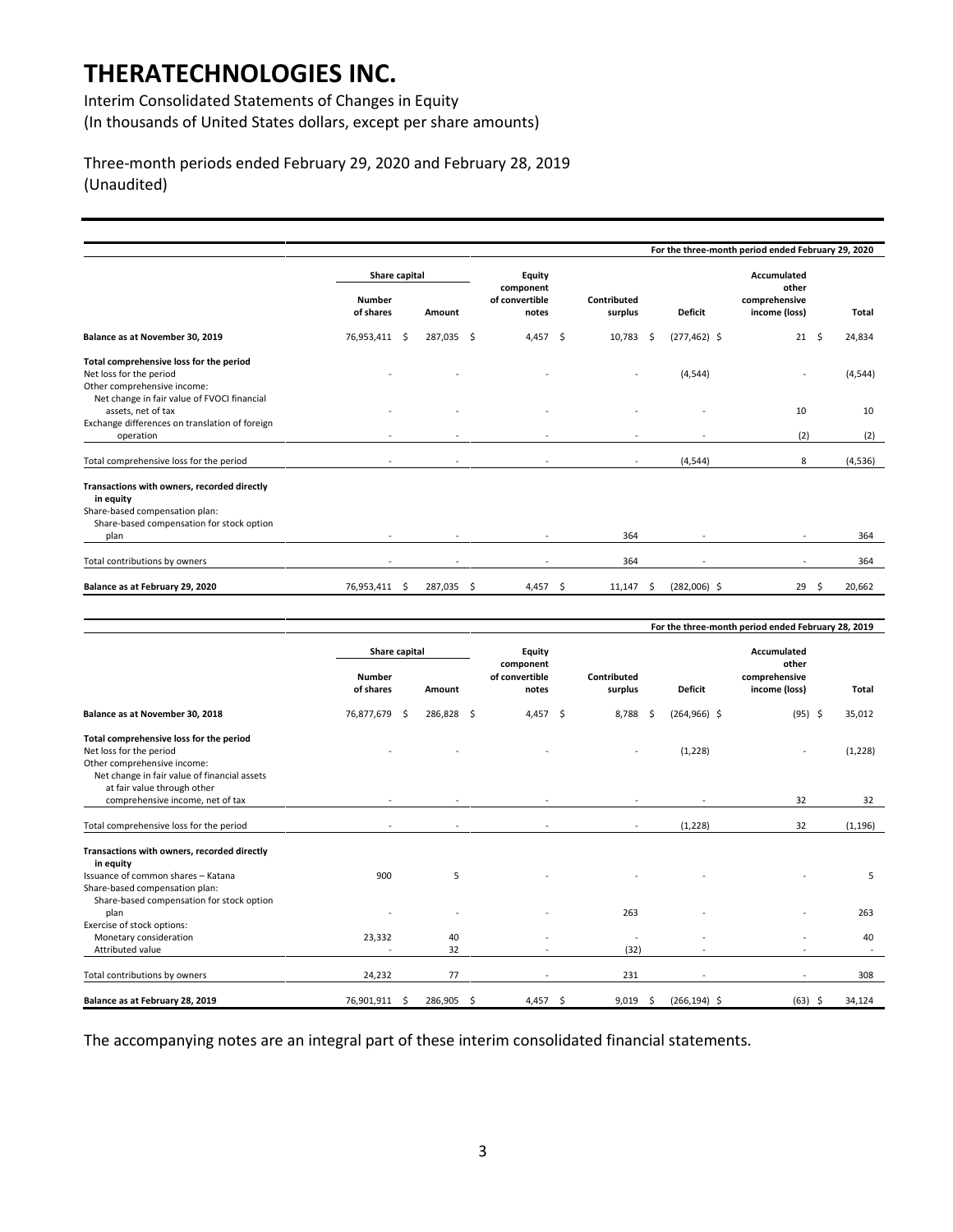Interim Consolidated Statements of Cash Flows (In thousands of United States dollars)

Three-month periods ended February 29, 2020 and February 28, 2019 (Unaudited)

|                                                                              | <b>Note</b>    | 2020           | 2019          |
|------------------------------------------------------------------------------|----------------|----------------|---------------|
| Cash flows from (used in)                                                    |                |                |               |
| Operating                                                                    |                |                |               |
| Net loss                                                                     |                | \$<br>(4, 544) | \$<br>(1,228) |
| Adjustments for                                                              |                |                |               |
| Depreciation of property and equipment                                       |                | 60             | 5             |
| Amortization of intangible and other assets                                  |                | 1,861          | 1,709         |
| Amortization of right-of-use assets                                          |                | 109            |               |
| Share-based compensation for stock option plan and stock appreciation rights |                | 365            | 264           |
| Write-down of inventories                                                    | 5              | 3              | 3             |
| Change in fair value of derivative financial assets                          |                | 147            | (179)         |
| Change in fair value of liability related to deferred stock unit plan        |                | (145)          | 177           |
| Interest on convertible unsecured senior notes                               | $\overline{4}$ | 802            | 812           |
| Interest income                                                              |                | (166)          | (335)         |
| Foreign exchange                                                             |                | 13             | (79)          |
| Accretion expense                                                            |                | 502            | 357           |
|                                                                              |                |                |               |
|                                                                              |                | (993)          | 1,506         |
| Change in operating assets and liabilities                                   |                |                |               |
| Trade and other receivables                                                  |                | 230            | 2,966         |
| Inventories                                                                  |                | 256            | (421)         |
| Prepaid expenses and deposits                                                |                | 700            | 98            |
| Accounts payable and accrued liabilities                                     |                | (5, 391)       | (1,073)       |
| Provisions<br>Deferred revenue                                               |                | 406            | 641<br>16     |
|                                                                              |                | (33)           |               |
|                                                                              |                | (3,832)        | 2,227         |
|                                                                              |                | (4,825)        | 3,733         |
| <b>Financing</b>                                                             |                |                |               |
| Proceeds from exercise of stock options                                      |                |                | 40            |
| Payments of lease liabilities                                                |                | (141)          |               |
| Interest paid on convertible unsecured senior notes                          |                | (1,653)        | (1,764)       |
|                                                                              |                |                |               |
|                                                                              |                | (1,794)        | (1, 724)      |
| Investing                                                                    |                |                |               |
| Acquisition of bonds and money market funds                                  |                | (30)           | (73)          |
| Proceeds from sale of bonds and money market funds                           |                | 1,399          | 1,357         |
| Interest received                                                            |                | 191            | 359           |
| Acquisition of intangible assets                                             |                |                | (1,979)       |
| Acquisition of property and equipment                                        |                | (3)            | (476)         |
|                                                                              |                | 1,557          | (812)         |
|                                                                              |                |                |               |
| Net change in cash                                                           |                | (5,062)        | 1,197         |
| Cash, beginning of period                                                    |                | 28,661         | 38,997        |
| Effect of foreign exchange on cash                                           |                | 1              |               |
| Cash, end of period                                                          |                | \$<br>23,600   | \$<br>40,194  |

See Note 12 for supplemental cash flow disclosures.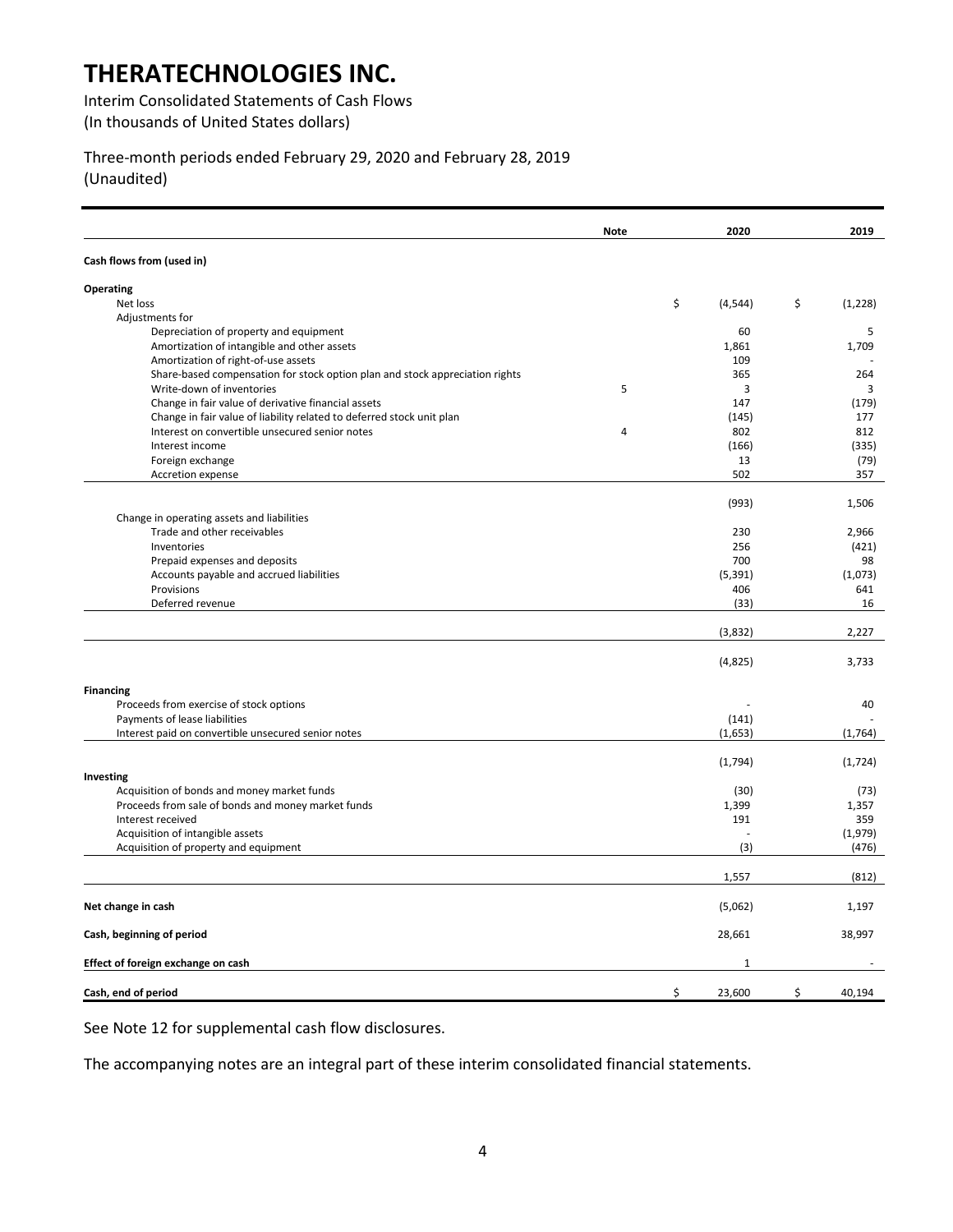Notes to Interim Consolidated Financial Statements (In thousands of United States dollars except for share and per share amounts)

## Three-month periods ended February 29, 2020 and February 28, 2019

Theratechnologies Inc. is a commercial-stage biopharmaceutical company addressing unmet medical needs by bringing to market specialized therapies for people with orphan medical conditions, including those living with HIV.

The interim consolidated financial statements include the accounts of Theratechnologies Inc. and its wholly owned subsidiaries (together referred to as the "Company" and individually as the "subsidiaries of the Company").

Theratechnologies Inc. is governed by the *Business Corporations Act* (Québec) and is domiciled in Québec, Canada. The Company is located at 2015 Peel Street, Montréal, Québec, H3A 1T8.

### **1. Basis of preparation**

(a) Accounting framework

These unaudited interim consolidated financial statements ("interim financial statements"), including comparative information, have been prepared using accounting policies consistent with International Financial Reporting Standards ("IFRS") as issued by the International Accounting Standards Board ("IASB") and in accordance with International Accounting Standard ("IAS") 34, *Interim Financial Reporting*.

Certain information, in particular the accompanying notes normally included in the annual consolidated financial statements prepared in accordance with IFRS, has been omitted or condensed. These interim financial statements do not include all disclosures required under IFRS and, accordingly, should be read in conjunction with the annual consolidated financial statements for the year ended November 30, 2019 and the notes thereto.

These interim financial statements have been authorized for issue by the Company's Audit Committee on April 13, 2020.

(b) Basis of measurement

The Company's interim financial statements have been prepared on going concern and historical cost bases, except for bonds and money market funds, derivative financial assets, liabilities related to cashsettled share-based arrangements and derivative financial liabilities, which are measured at fair value. Effective December 1, 2019, lease liabilities are measured at the present value of lease payments not paid at commencement date. See note 2(a) below. Equity-classified shared-based payment arrangements are measured at fair value at grant date pursuant to IFRS 2, *Share-based Payment*.

The methods used to measure fair value are discussed further in Note 14.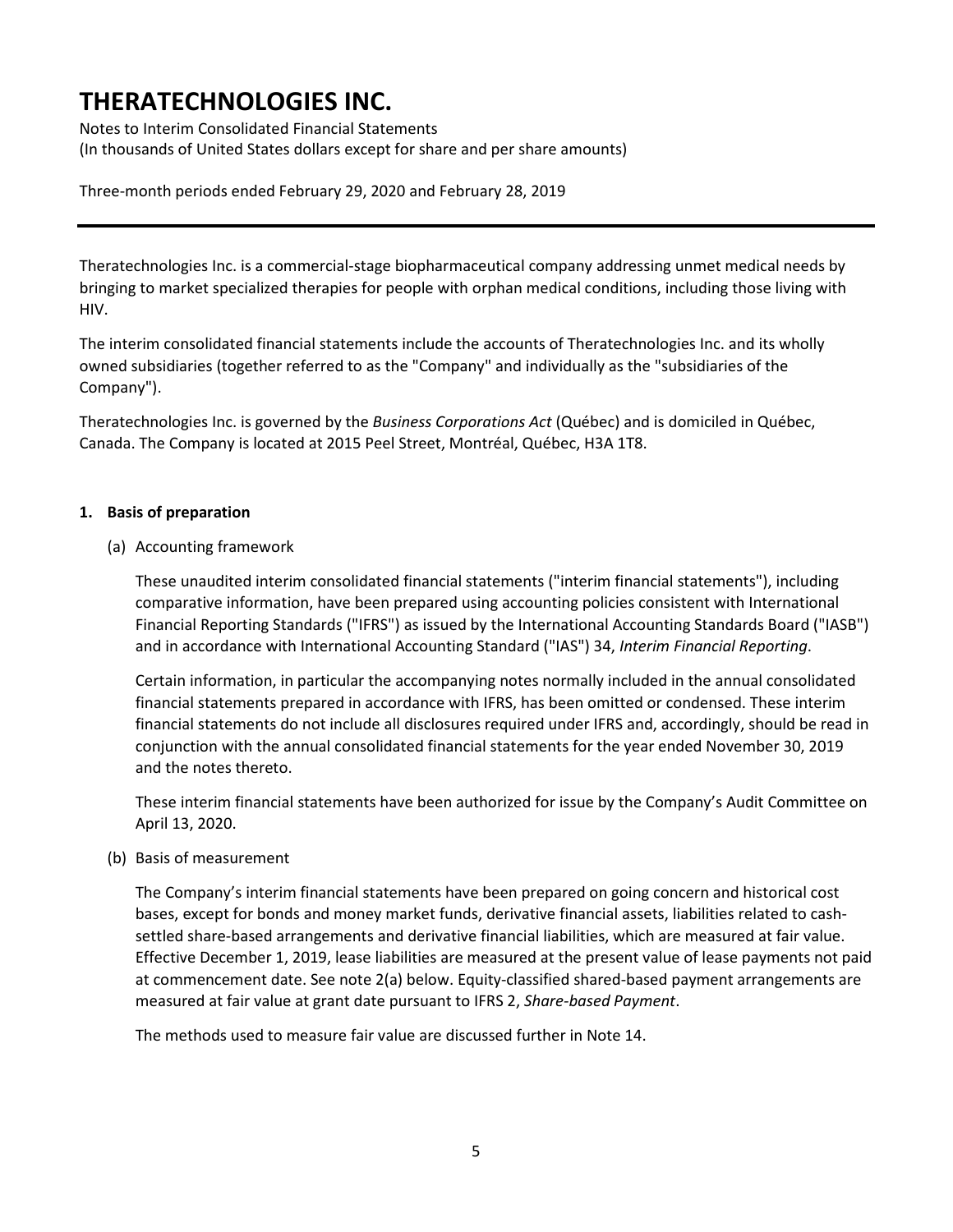Notes to Interim Consolidated Financial Statements (continued) (In thousands of United States dollars except for share and per share amounts)

Three-month periods ended February 29, 2020 and February 28, 2019

### **1. Basis of preparation** (continued)

(c) Use of estimates and judgments

The preparation of the Company's interim financial statements in conformity with IFRS requires management to make estimates and assumptions that affect the reported amounts of assets and liabilities and disclosure of contingent assets and liabilities at the date of the interim financial statements, and the reported amounts of revenues and expenses during the reporting periods.

Information about critical judgments in applying accounting policies and assumptions and estimation uncertainties that have the most significant effect on the amounts recognized in the interim financial statements are disclosed in Note 1 of the annual consolidated financial statements as at November 30, 2019.

(d) Functional and presentation currency

The Company's functional currency is the United States dollar ("USD").

All financial information presented in USD has been rounded to the nearest thousand.

### **2. Significant accounting policies**

The significant accounting policies as disclosed in the Company's annual consolidated financial statements for the year ended November 30, 2019 have been applied consistently in the preparation of these interim financial statements, except as described below.

New standards and interpretations adopted during the period:

(a) Leases

In January 2016, the IASB issued IFRS 16, *Leases*, which replaced IAS 17, *Leases*. IFRS 16 sets out the principles for the recognition, measurement, presentation and disclosure of leases for both parties to a contract, the customer (lessee) and the supplier (lessor). IFRS 16 eliminates the classification of leases as either operating leases or finance leases, introduces a single lessee accounting model and requires a lessee to recognize assets and liabilities for all leases with a term of more than 12 months, unless the underlying asset is of low value.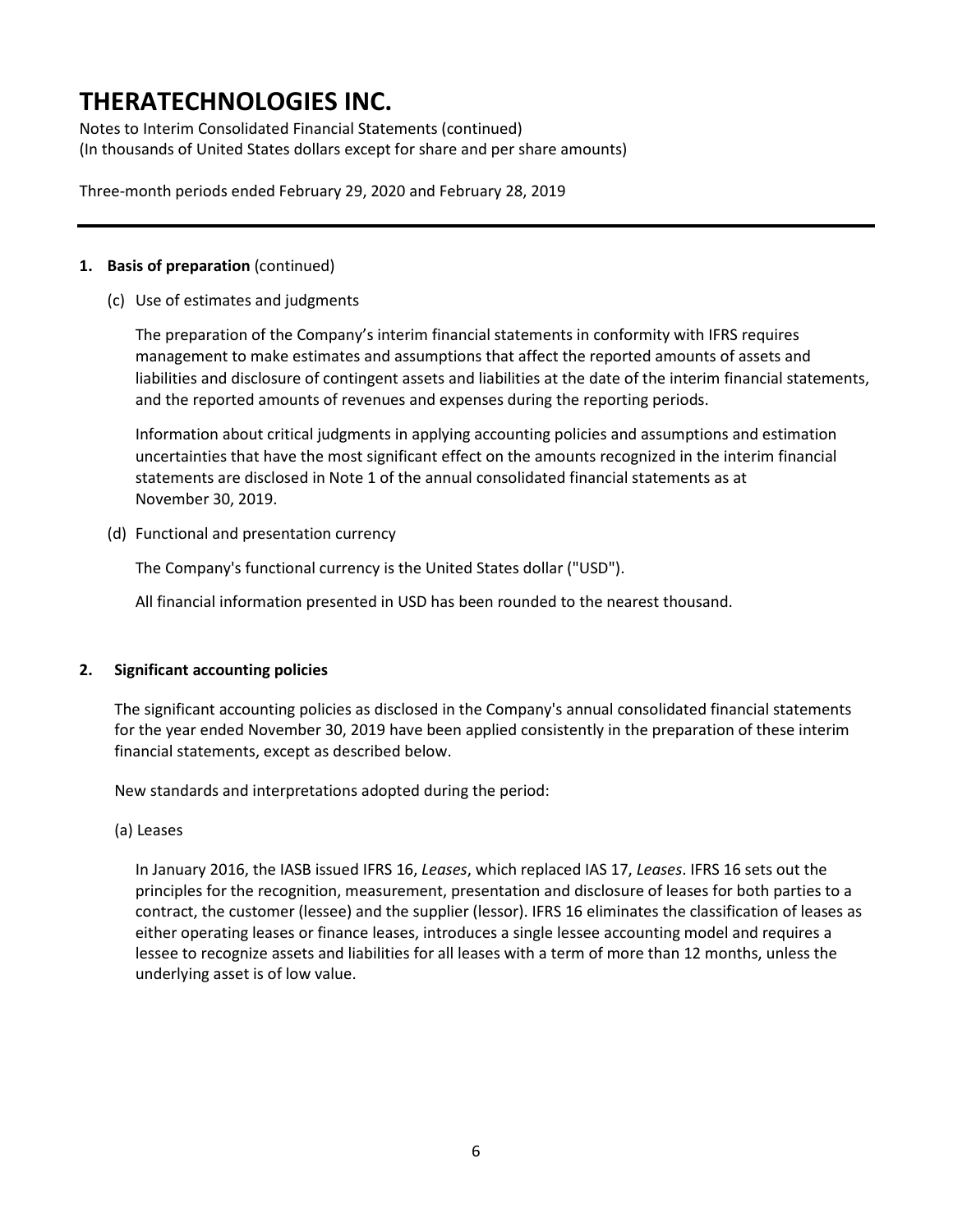Notes to Interim Consolidated Financial Statements (continued) (In thousands of United States dollars except for share and per share amounts)

Three-month periods ended February 29, 2020 and February 28, 2019

## **2. Significant accounting policies** (continued)

## (a) Leases (continued)

The Corporation has adopted IFRS 16 using the modified retrospective method of adoption, with the effect of initially applying this standard recognized at the date of initial application, i.e. December 1, 2019. Under this method, the Company elected to measure right-of-use of asset as equal to lease liability, adjusted for amounts previously recorded for deferred lease inducements or prepaid rent as at the date of adoption. Accordingly, the cumulative effect of initially applying IFRS 16 is nil on the opening balance of deficit as at December 1, 2019. The comparative information has not been restated, i.e. it is presented, as previously reported, under IAS 17 and related interpretations.

### *Transition options and practical expedients*

The Company has elected to apply the following transition options and practical expedients available under IFRS 16:

- Lease definition: to grandfather the assessment of which transactions are leases on the date of initial application. Accordingly, the Company applied IFRS 16 only to contracts that were previously identified as leases under IAS 17 and IFRIC 4, *Determining whether an Arrangement contains a Lease*, and applied the definition of leases under IFRS 16 only to contracts entered on or after the date of initial application; and
- Short-term leases and leases of low-value items recognition exemptions: related lease payments are recognized as an expense on a straight-line basis or another basis if that basis is more representative.

### *Impact of adopting IFRS 16*

The most significant impact as a result of adopting IFRS 16 related to the accounting for the Company's operating leases, since the nature of expenses related to most of the Company's leases changed as IFRS 16 replaced the straight-line operating lease expense with a depreciation charge for right-of-use assets and interest expense on lease liabilities.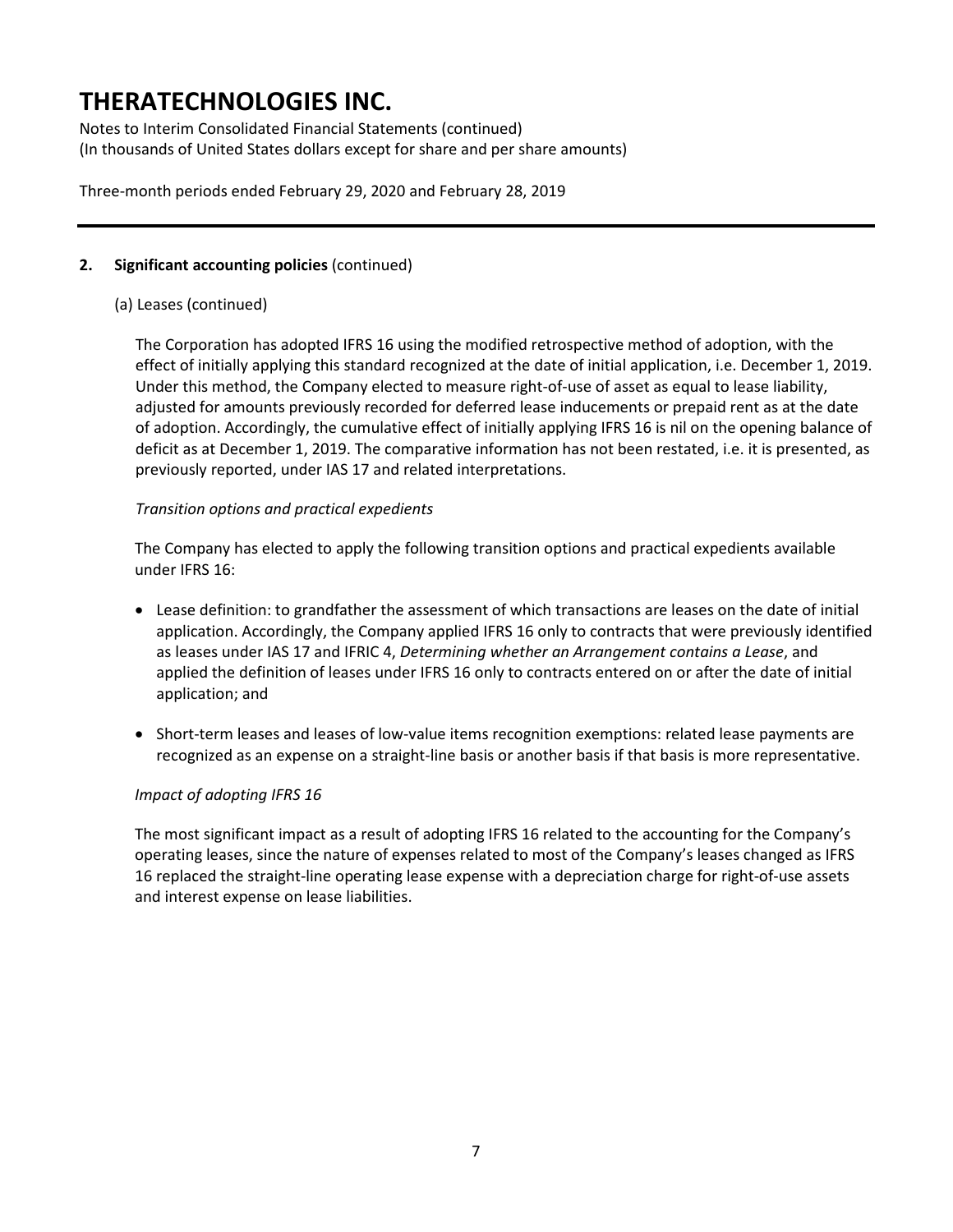Notes to Interim Consolidated Financial Statements (continued) (In thousands of United States dollars except for share and per share amounts)

Three-month periods ended February 29, 2020 and February 28, 2019

## **2. Significant accounting policies** (continued)

### (a) Leases (continued)

Under IAS 17, the Company classified each of its leases at the inception date as either a finance lease or an operating lease, based on the extent to which risks and rewards of ownership were transferred to the Company. The Company's leases were classified as operating leases as they did not transfer substantially all the risks and rewards of ownership to the Company. Lease payments related to the Company's operating leases were recognized as rent expense in the consolidated statements of net loss and comprehensive loss on a straight-line basis over the lease term and presented as part of cash flows from operating activities in the consolidated statements of cash flows. Deferred lease inducements were recognized under Other liabilities, in the consolidated statements of financial position as at November 30, 2019.

Upon adoption of IFRS 16, the Company recognized right-of-use assets for leases previously classified as operating leases. Right-of-use assets were measured for an amount equal to the lease liability adjusted deferred lease inducements. Lease liabilities were measured at the present value of the remaining lease payments on a discounted basis, using the incremental borrowing rate at the date of initial application.

The following table summarizes the impacts of adopting IFRS 16 on the Company's consolidated statement of financial position as at December 1, 2019:

| Impact of adopting IFRS 16 as at December 1, 2019 | <b>Note</b>       | <b>Increase</b><br>(decrease) |
|---------------------------------------------------|-------------------|-------------------------------|
|                                                   |                   |                               |
| Assets                                            |                   |                               |
| Non-current assets:                               |                   |                               |
| Right-of-use of assets                            | 2(a)(i)           | \$<br>2,954                   |
|                                                   |                   |                               |
| <b>Total assets</b>                               |                   | \$<br>2,954                   |
|                                                   |                   |                               |
| Liabilities                                       |                   |                               |
|                                                   |                   |                               |
| Non-current liabilities:                          |                   |                               |
| Lease liabilities                                 | 2(a)(i)           | \$<br>3,192                   |
| <b>Other liabilities</b>                          | $2(a)(ii)$ and 10 | (238)                         |
|                                                   |                   |                               |
| Total liabilities and equity                      |                   | \$<br>2,954                   |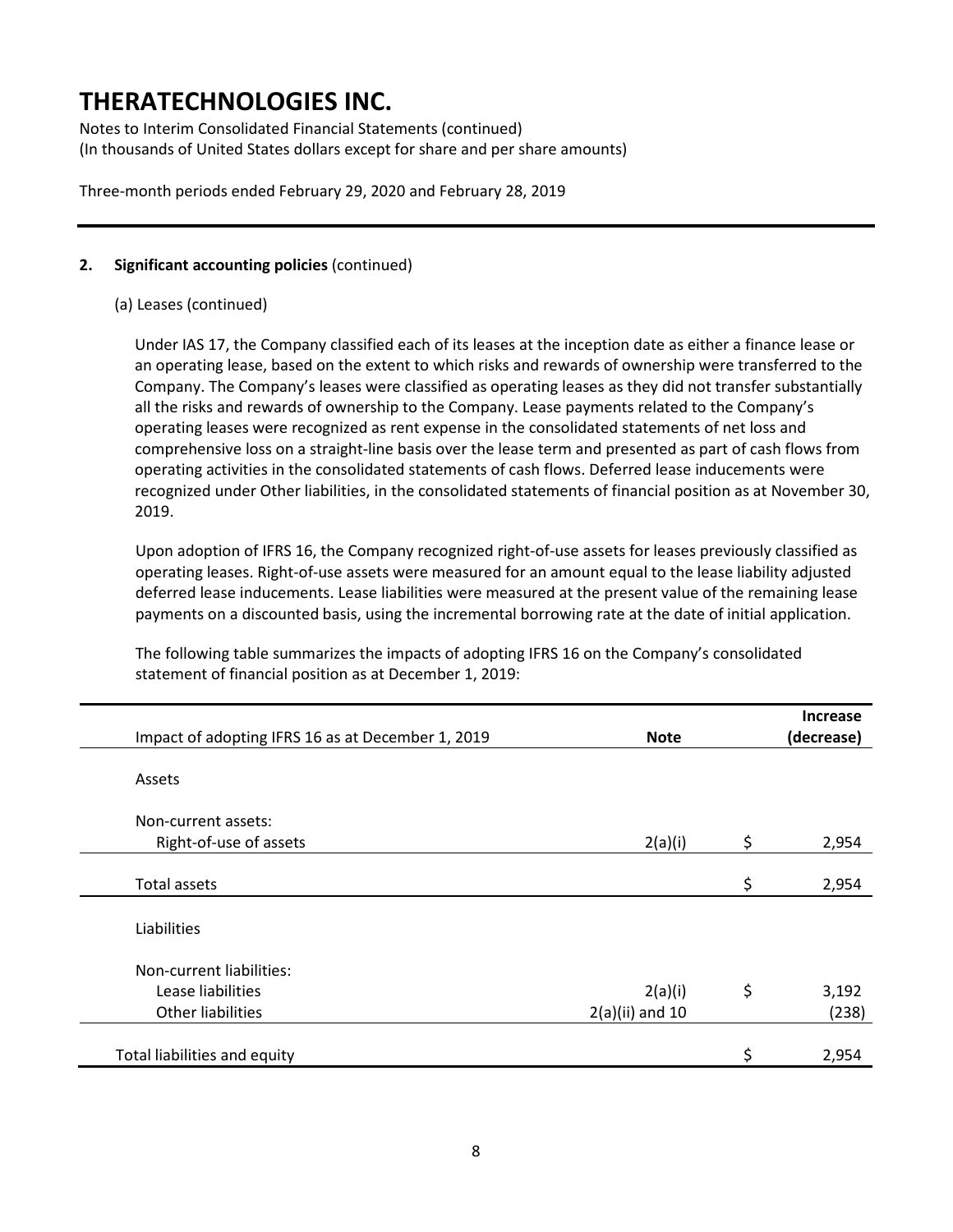Notes to Interim Consolidated Financial Statements (continued) (In thousands of United States dollars except for share and per share amounts)

Three-month periods ended February 29, 2020 and February 28, 2019

## **2. Significant accounting policies** (continued)

(a) Leases (continued)

(i) Lease liabilities of \$3,192 and related right-of-use assets of \$2,954 were recognized and presented separately on the consolidated statement of financial position. There was no adjustment from the adoption of IFRS 16 on the opening deficit as at December 1, 2019 due to the Company's choice of transition method.

(ii) Deferred lease inducements related to previous operating leases were derecognized.

*Reconciliation of operating lease commitments to lease liabilities recognized* 

When measuring lease liabilities, the Company discounted lease payments using its incremental borrowing rate as at December 1, 2019. The weighted average incremental borrowing rate applied as at December 1, 2019 was 7.1%. The lease liabilities as at December 1, 2019 can be reconciled to the operating lease commitments as at November 30, 2019 as follows:

| Reconciliation of operating lease commitment liabilities recognized to<br>operating lease commitments |                |
|-------------------------------------------------------------------------------------------------------|----------------|
| Operating lease commitments as at November 30, 2019<br>Effect of discounting                          | 4,035<br>(843) |
| Discounted lease liabilities as at December 1, 2019                                                   | 3,192          |

*Significant accounting policies* 

At inception, the Company assesses whether a contract is, or contains, a lease based on whether the contract conveys the right to control the use of an identified asset for a period of time in exchange for consideration.

The Company recognizes a right-of-use asset and a lease liability at the commencement date of the lease, i.e. the date the underlying asset is available for use.

The details of the new significant accounting policies in relation to the Company's leases are set out below.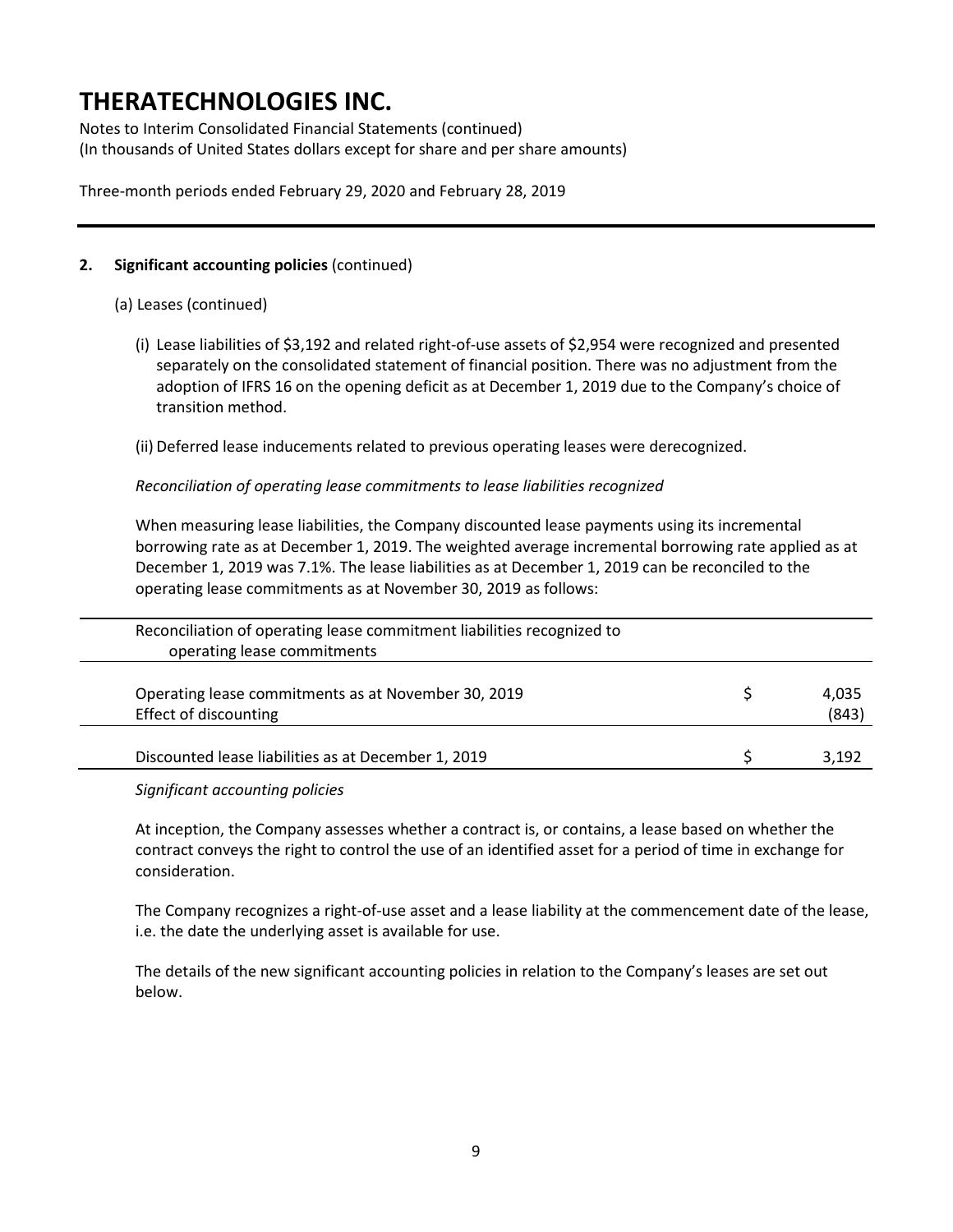Notes to Interim Consolidated Financial Statements (continued) (In thousands of United States dollars except for share and per share amounts)

Three-month periods ended February 29, 2020 and February 28, 2019

## **2. Significant accounting policies** (continued)

(a) Leases (continued)

### Right-of-use assets

Right-of-use assets are measured at cost, less any accumulated depreciation and accumulated impairment losses, and adjusted for remeasurement of lease liabilities. Cost of right-of-use assets comprises:

- the initial measurement amount of the lease liabilities recognized;
- any lease payments made at or before the commencement date, less any lease incentives received;
- any initial direct costs incurred; and
- an estimate of costs to dismantle and remove the underlying asset, restore the site on which it is located or restore the underlying asset to the condition required by the terms and conditions of the lease contract.

Right-of-use assets are depreciated on a straight-line basis over the lesser of i) the estimated useful life of the underlying assets; and ii) the lease term. Right-of-use assets are assessed for impairment whenever there is an indication that the right-of-use assets may be impaired.

### Lease liabilities

Lease liabilities are initially measured at the present value of the lease payments that are not paid at the commencement date over the lease term. The present value of the lease payments is determined using the lessee's incremental borrowing rate at the commencement date if the interest rate implicit in the lease is not readily determinable. The incremental borrowing rate is a function of the lessee's incremental borrowing rate, the nature of the underlying asset, the location of the asset, the length of the lease and the currency of the lease contract. Generally, the Company uses the lessee's incremental borrowing rate for the present value. At the commencement date, lease payments generally include fixed payments, less any lease incentives receivable, variable lease payments that depend on an index (e.g. based on inflation index) or a specified rate, and payments of penalties for terminating the lease, if the lease term reflects the lessee exercising the option to terminate the lease. Lease payments also include amounts expected to be paid under residual value guarantees and the exercise price of a purchase option if the Company is reasonably certain to exercise that option.

Variable lease payments that do not depend on an index or a specified rate are not included in the measurement of lease liabilities but instead are recognized as expenses in the period in which the event or condition that triggers the payment occurs.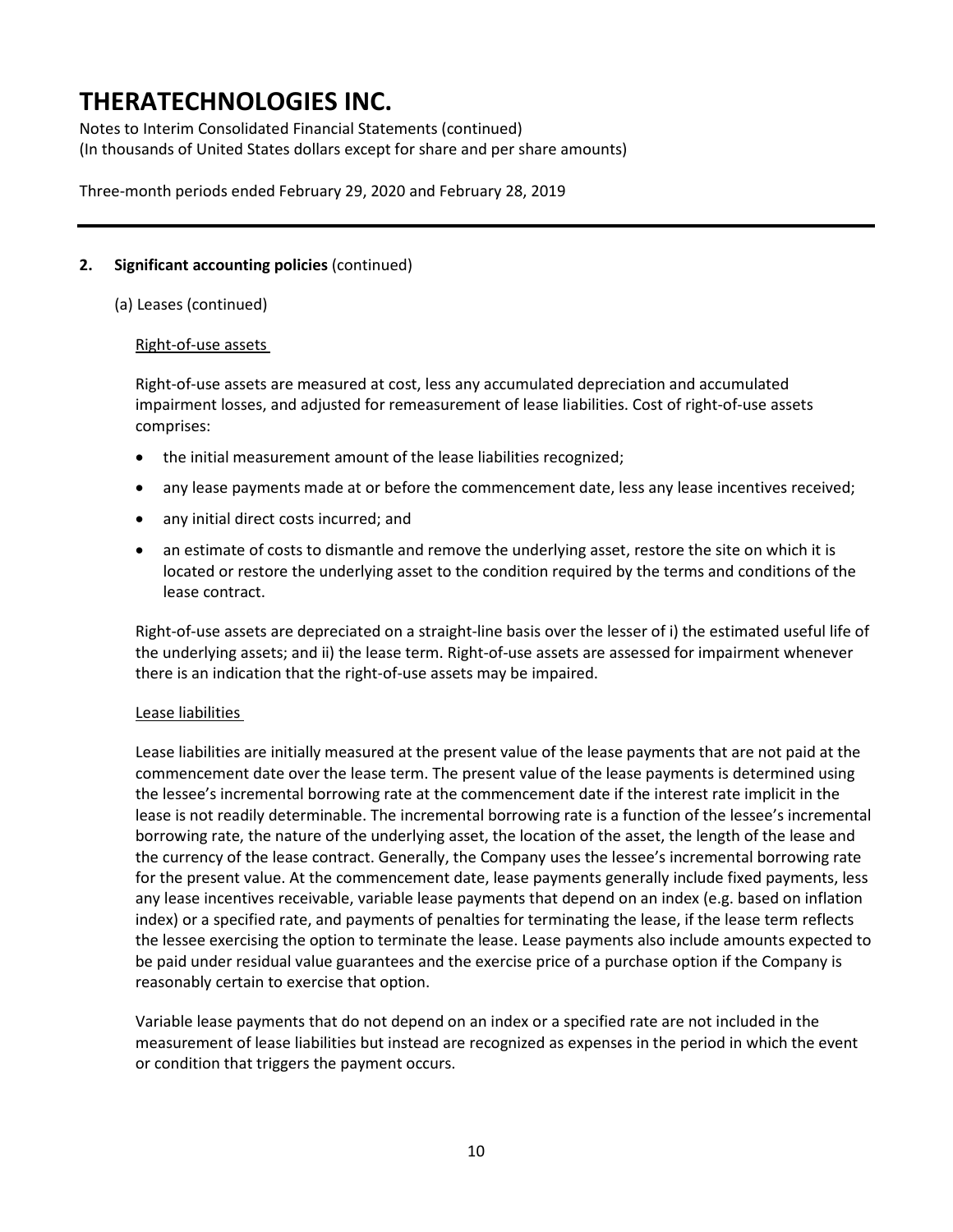Notes to Interim Consolidated Financial Statements (continued) (In thousands of United States dollars except for share and per share amounts)

Three-month periods ended February 29, 2020 and February 28, 2019

## **2. Significant accounting policies** (continued)

## (a) Leases (continued)

After the commencement date, the carrying amount of lease liabilities is increased to reflect the accretion of interest and reduced to reflect lease payments made. In addition, the carrying amount of lease liabilities is remeasured when there is a change in future lease payments arising from a change in an index or specified rate, if there is a modification to the lease terms and conditions, a change in the estimate of the amount expected to be payable under residual value guarantee, or if the Company changes its assessment of whether it will exercise a termination, extension or purchase option. The remeasurement amount of the lease liabilities is recognized as an adjustment to the right-of-use asset, or in the consolidated statement of comprehensive loss when the carrying amount of the right-of-use asset is reduced to zero.

### Classification and presentation of lease-related expenses

Depreciation charge for right-of-use assets, expenses related to variable lease payments not included in the measurement of lease liabilities and loss (gain) related to lease modifications are allocated in the Company's consolidated statement of comprehensive loss based on their function within the Company, while interest expense on lease liabilities is presented within finance costs.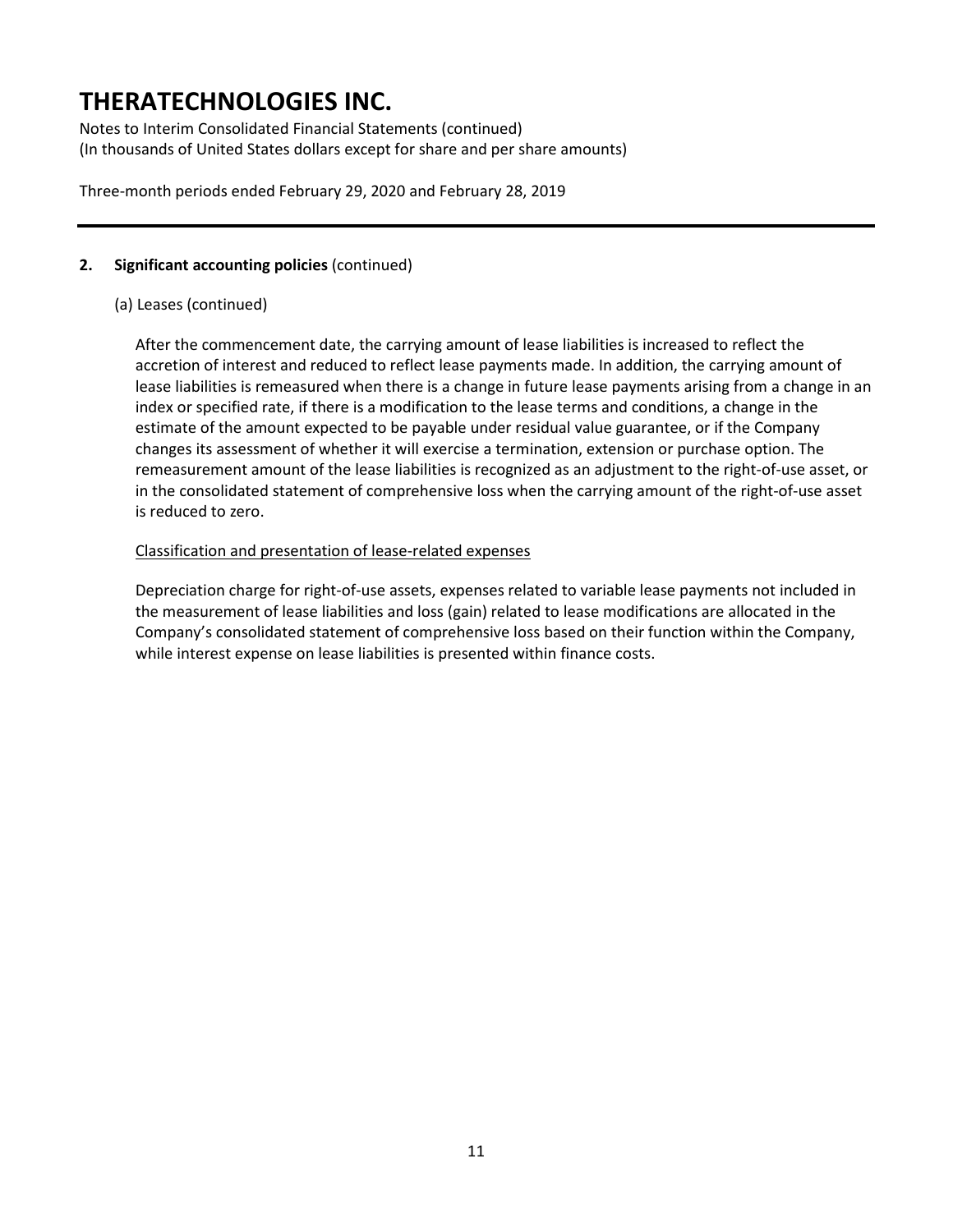Notes to Interim Consolidated Financial Statements (continued) (In thousands of United States dollars except for share and per share amounts)

Three-month periods ended February 29, 2020 and February 28, 2019

### **3. Revenue**

Net sales by product were as follows:

|                                         | 2020         | 2019         |
|-----------------------------------------|--------------|--------------|
| EGRIFTA® net sales                      | \$<br>8,515  | \$<br>8,962  |
| Trogarzo <sup>®</sup> net sales         | 7,204        | 6,134        |
|                                         | \$<br>15,719 | \$<br>15,096 |
| Net sales by geography were as follows: |              |              |
|                                         | 2020         | 2019         |
| Canada                                  | \$<br>109    | \$           |
| <b>United States</b>                    | 15,610       | 15,096       |
|                                         | \$<br>15,719 | 15,096       |

#### **4. Finance income and finance costs**

|                                                   | 2020     | 2019     |
|---------------------------------------------------|----------|----------|
| Interest income                                   | 166      | 335      |
| Finance income                                    | 166      | 335      |
| Accretion expense                                 | (502)    | (357)    |
| Interest on convertible unsecured senior notes    | (802)    | (812)    |
| Net foreign currency gain (loss)                  | (12)     | 64       |
| Gain (loss) on financial instruments carried at   |          |          |
| fair value                                        | (2)      |          |
|                                                   |          |          |
| Finance costs                                     | (1, 318) | (1, 103) |
| Net finance cost recognized in net profit or loss | (1,152)  | (768)    |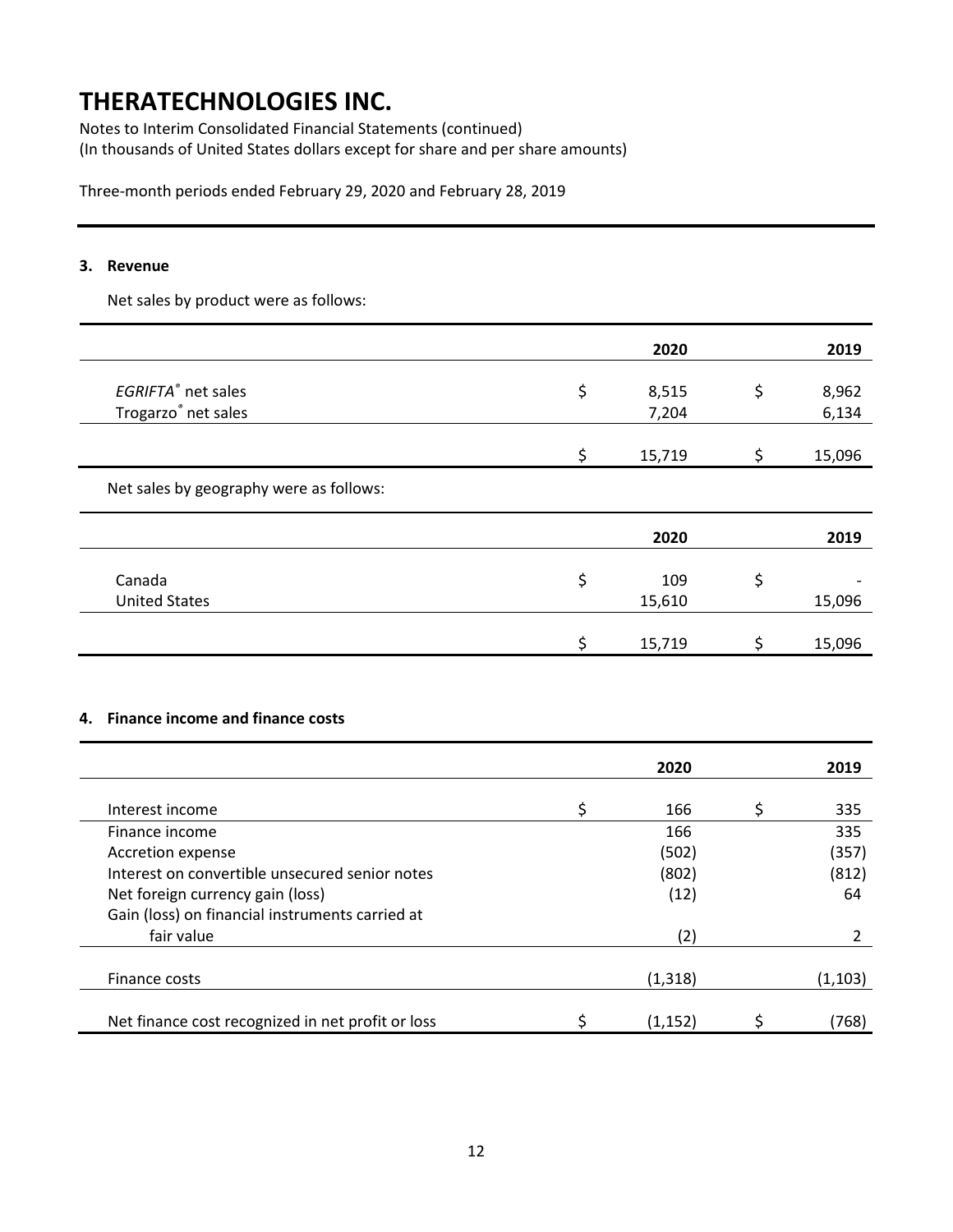Notes to Interim Consolidated Financial Statements (continued) (In thousands of United States dollars except for share and per share amounts)

Three-month periods ended February 29, 2020 and February 28, 2019

### **5. Inventories**

Inventories were written down to net realizable value by an amount of \$3 in 2020 (2019 - \$3), which was recorded in cost of sales.

The write-downs in 2020 and 2019 are related to losses incurred during the conversion of raw materials to finished goods and losses associated with expired goods.

#### **6. Provisions**

|                                 | <b>Chargebacks</b> |                |              |              |
|---------------------------------|--------------------|----------------|--------------|--------------|
|                                 | and rebates        | <b>Returns</b> | <b>Other</b> | <b>Total</b> |
| Balance as at November 30, 2018 | \$<br>$895 \;$ \$  | 119            | \$<br>$\sim$ | \$<br>1,014  |
| Provisions made                 | 10,818             | 174            | 55           | 11,047       |
| Provisions used                 | (9,531)            | (46)           |              | (9, 577)     |
| Balance as at November 30, 2019 | 2,182              | 247            | 55           | 2,484        |
| Provisions made                 | 2,277              | 30             | 493          | 2,800        |
| Provisions used                 | (2, 394)           |                |              | (2, 394)     |
| Balance as at February 29, 2020 | \$<br>$2,065$ \$   | 277            | \$<br>548    | \$<br>2,890  |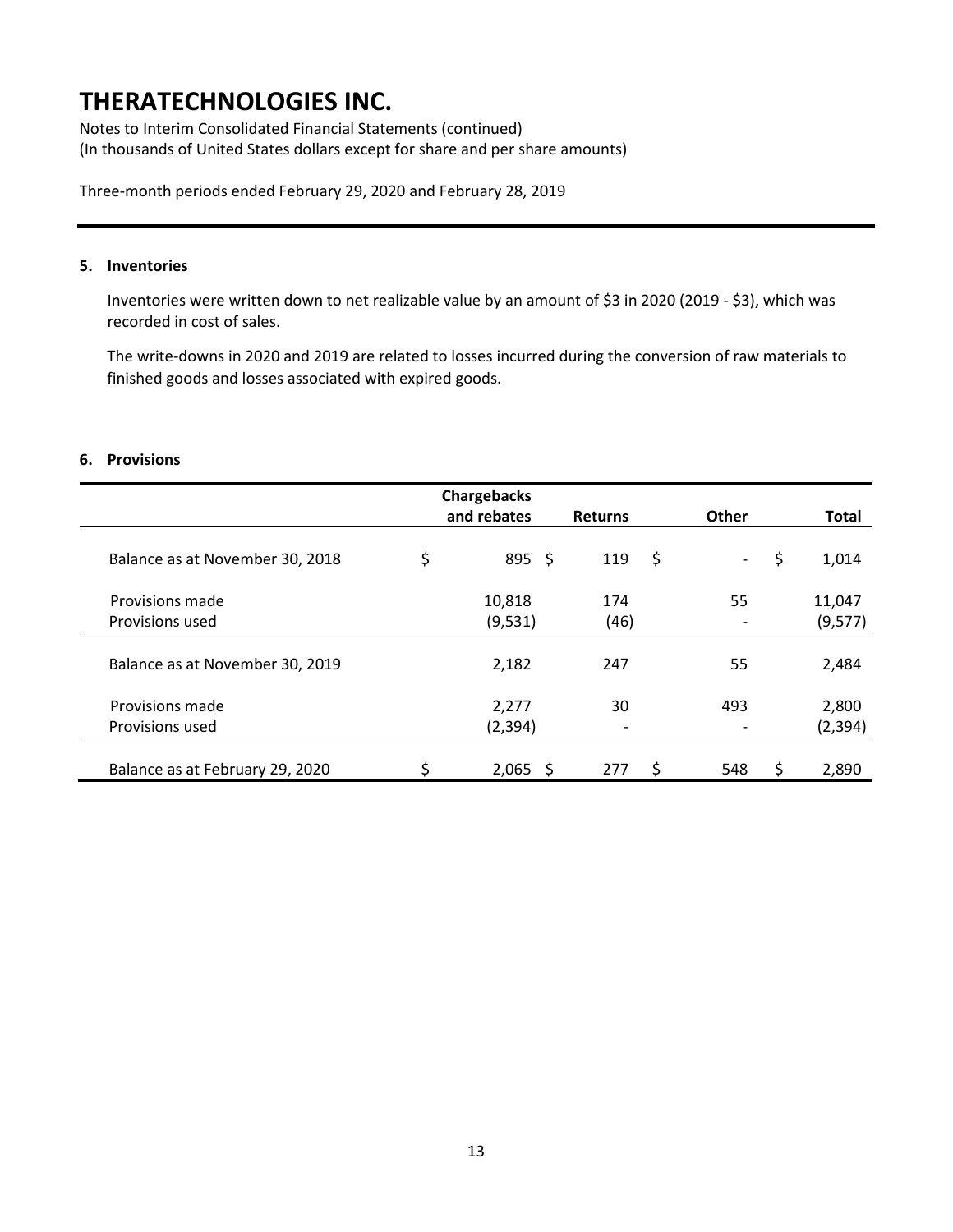Notes to Interim Consolidated Financial Statements (continued) (In thousands of United States dollars except for share and per share amounts)

Three-month periods ended February 29, 2020 and February 28, 2019

### **7. Long-term obligation**

The movement in the long-term obligations is as follows.

|                                 | Commercialization<br>rights - Trogarzo <sup>®</sup><br><b>North American</b><br><b>Territory</b> | Commercialization<br>rights - Trogarzo®<br><b>European Territory</b> |       | <b>Total</b> |
|---------------------------------|--------------------------------------------------------------------------------------------------|----------------------------------------------------------------------|-------|--------------|
| Balance as at November 30, 2018 | \$                                                                                               | \$                                                                   |       | \$           |
| Additions                       | 6,765                                                                                            |                                                                      | 4,557 | 11,322       |
| Accretion expense               | 152                                                                                              |                                                                      | 13    | 165          |
| Payment                         | (3,500)                                                                                          |                                                                      | -     | (3,500)      |
| Balance as at November 30, 2019 | 3,417                                                                                            |                                                                      | 4,570 | 7,987        |
| Accretion expense               | 35                                                                                               |                                                                      | 19    | 54           |
| Balance as at February 29, 2020 | 3,452                                                                                            |                                                                      | 4,589 | 8,041        |
| Current portion                 | (3, 452)                                                                                         |                                                                      | -     | (3, 452)     |
| Non-current portion             |                                                                                                  |                                                                      | 4,589 | 4,589        |

## **8. Convertible unsecured senior notes**

The movement in the carrying value of the convertible unsecured senior notes is as follows:

| Convertible unsecured senior notes as at November 30, 2018 | 49,233 |
|------------------------------------------------------------|--------|
| Accretion expense                                          | 1,508  |
| Convertible unsecured senior notes as at November 30, 2019 | 50,741 |
| Accretion expense                                          | 392    |
| Convertible unsecured senior notes as at February 29, 2020 | 51,133 |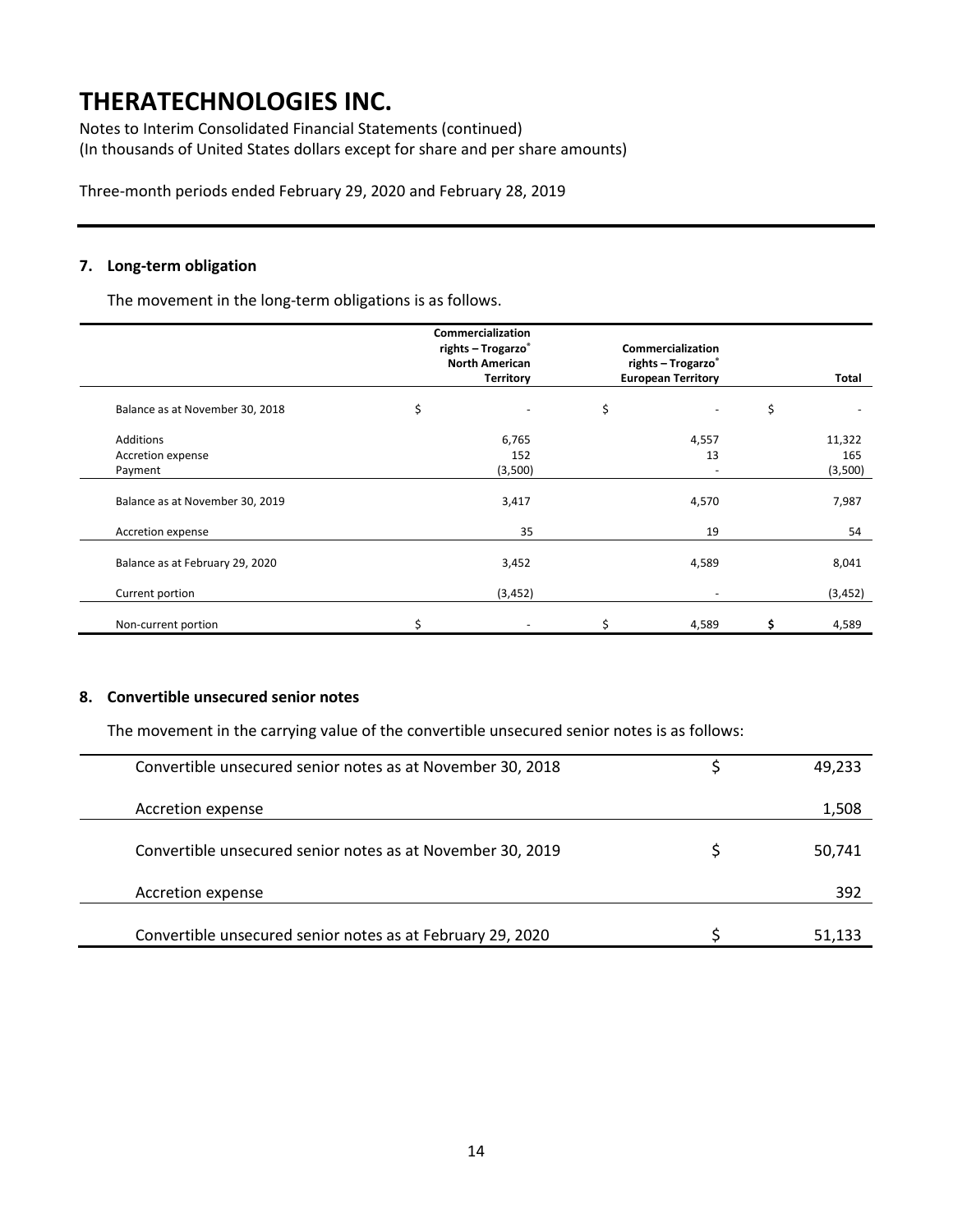Notes to Interim Consolidated Financial Statements (continued) (In thousands of United States dollars except for share and per share amounts)

Three-month periods ended February 29, 2020 and February 28, 2019

### **9. Lease liabilities**

|                                    |             | Carrying |
|------------------------------------|-------------|----------|
|                                    | <b>Note</b> | value    |
| Balance as at December 1, 2019     | 2           | 3,192    |
| Accretion expense                  |             | 56       |
| Lease payments                     |             | (141)    |
| Effect of change in exchange rates |             | (15)     |
| Balance as at February 29, 2020    |             | 3,092    |
| Current portion                    |             | (363)    |
| Non-current portion                |             | 2.729    |

### **10. Other liabilities**

|                            |             | February 29, |                          | November 30, |      |
|----------------------------|-------------|--------------|--------------------------|--------------|------|
|                            | <b>Note</b> |              | 2020                     |              | 2019 |
|                            |             |              |                          |              |      |
| Deferred lease inducements | 2           |              | $\overline{\phantom{a}}$ |              | 238  |
| Stock appreciation rights  |             |              | 29                       |              | 28   |
|                            |             |              |                          |              |      |
|                            |             |              | 29                       |              | 266  |

#### **11. Share capital**

### (a) Stock option plan

The Company has established a stock option plan (the "Plan") under which it can grant its directors, officers, employees, researchers and consultants non-transferable options for the purchase of common shares. The exercise date of an option may not be later than 10 years after the grant date. A maximum number of 6,580,000 options can be granted under the Plan. Generally, the options vest at the grant date or over a period of up to three years. As at February 29, 2020, 1,060,717 options could still be granted by the Company (2019 - 1,639,030) under the Plan.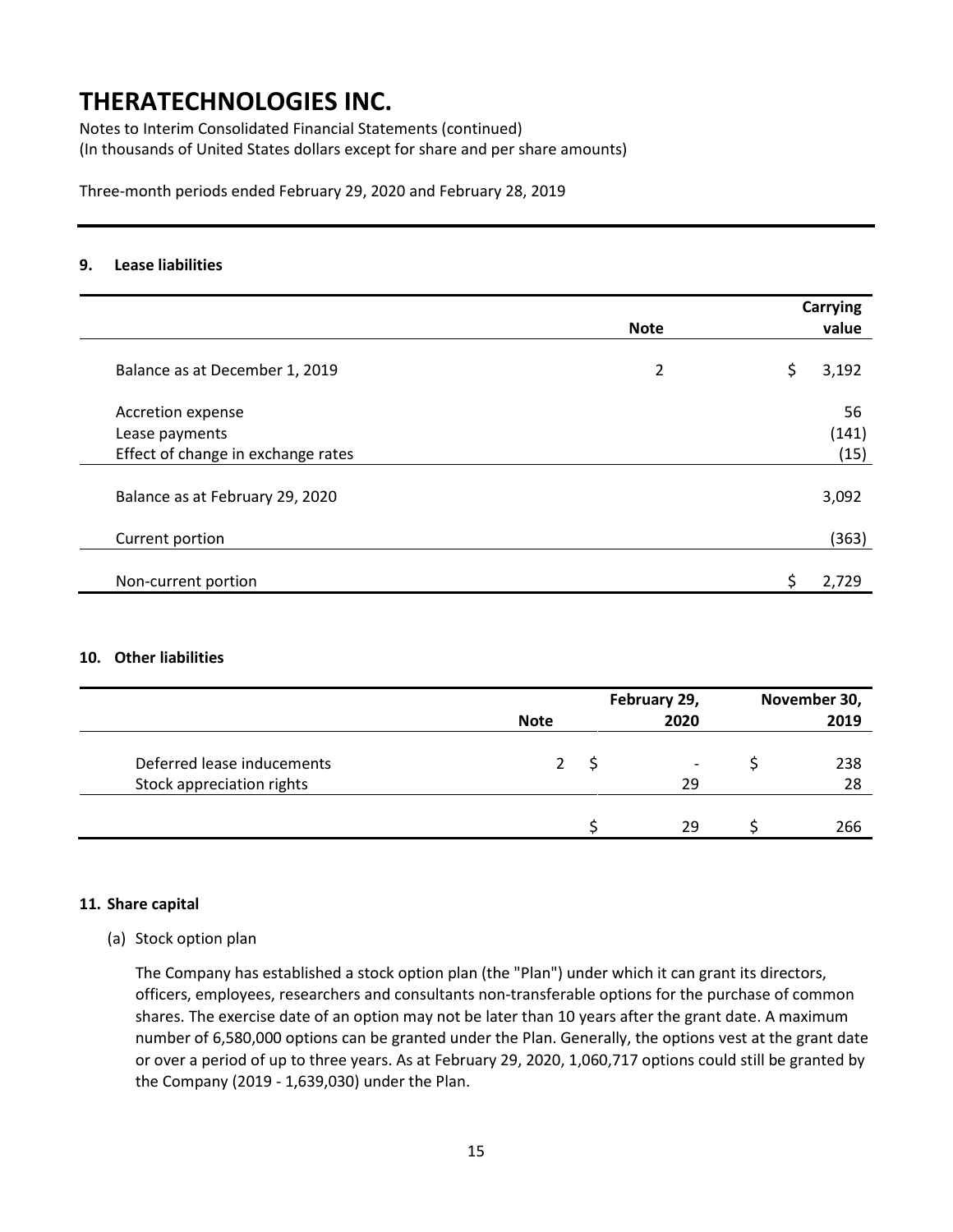Notes to Interim Consolidated Financial Statements (continued) (In thousands of United States dollars except for share and per share amounts)

Three-month periods ended February 29, 2020 and February 28, 2019

#### **11. Share capital (continued)**

(a) Stock option plan (continued)

All options are to be settled by the physical delivery of the common shares.

Changes in the number of options outstanding during the past two years were as follows:

|                                              |                | Weighted average  | exercise price<br>per option |
|----------------------------------------------|----------------|-------------------|------------------------------|
|                                              | <b>Number</b>  |                   |                              |
|                                              | of options     | <b>CAD</b>        | <b>USD</b>                   |
| Options as at November 30, 2018              | 2,172,705 \$   | $3.15 \quad $$    | 2.37                         |
| Granted                                      | 318,400        | 8.76              | 6.65                         |
| Expired                                      | (6,668)        | 4.21              | 3.14                         |
| Exercised (share price: CAD 8.65 (USD 6.57)) | (23, 332)      | 2.28              | 1.73                         |
|                                              |                |                   |                              |
| Options outstanding as at February 28, 2019  | 2,461,105      | 3.88              | 2.95                         |
|                                              |                |                   |                              |
| Options as at November 30, 2019              | 2,415,784      | 3.93              | 2.96                         |
| Granted                                      | 577,800        | 3.22              | 2.42                         |
| Expired                                      | (5,666)        | 8.85              | 6.74                         |
|                                              |                |                   |                              |
| Options outstanding as at February 29, 2020  | 2,987,918 \$   | 3.78 \$           | 2.81                         |
|                                              |                |                   |                              |
| Options exercisable as at February 29, 2020  | $2,013,822$ \$ | $2.96\frac{1}{2}$ | 2.20                         |

During the three-month period ended February 29, 2020, \$364 (2019 - \$263) was recorded as sharebased compensation expense for the stock option plan. The fair value of options granted during the period was estimated at the grant date using the Black-Scholes model and the following weighted average assumptions:

|                              | 2020             | 2019             |
|------------------------------|------------------|------------------|
|                              |                  |                  |
| Risk-free interest rate      | 1.22%            | 2.28%            |
| <b>Expected volatility</b>   | 57%              | 58%              |
| Average option life in years | 8.5 years        | 8 years          |
| Grant-date share price       | \$2.40 (CAD3.22) | \$6.66 (CAD8.76) |
| Option exercise price        | \$2.40 (CAD3.22) | \$6.66 (CAD8.76) |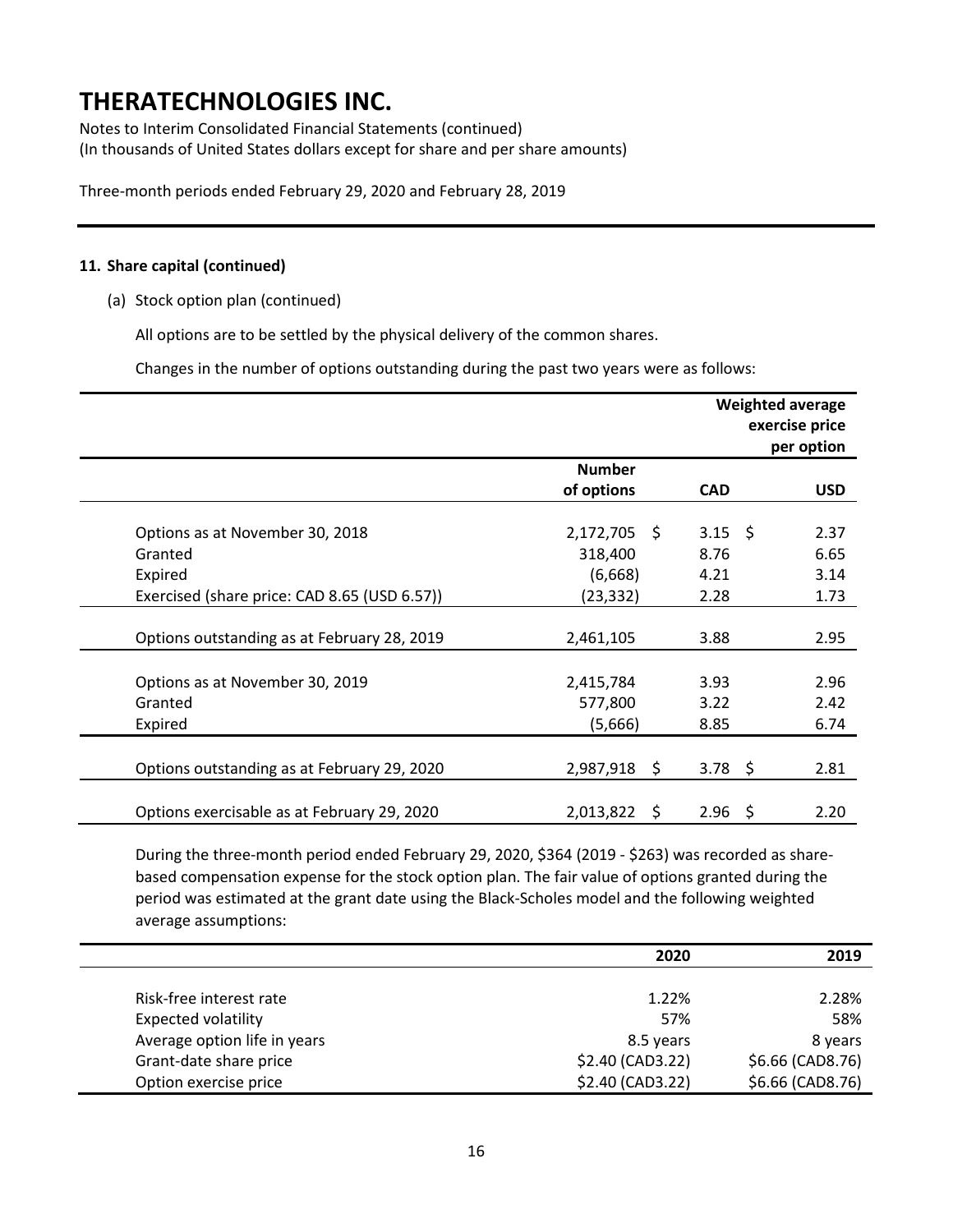Notes to Interim Consolidated Financial Statements (continued) (In thousands of United States dollars except for share and per share amounts)

Three-month periods ended February 29, 2020 and February 28, 2019

### **11. Share capital (continued)**

(a) Stock option plan (continued)

The risk-free interest rate is based on the implied yield on a Canadian government zero-coupon issue, with a remaining term equal to the expected term of the option. The volatility is based on weighted average historical volatility adjusted for changes expected due to publicly available information. The life of the options is estimated taking into consideration the vesting period at the grant date, the life of the option and the average length of time similar grants have remained outstanding in the past. The dividend yield was excluded from the calculation since it is the present policy of the Company to retain all earnings to finance operations and future growth.

The following table summarizes the measurement date weighted average fair value of stock options granted during the period ended:

|                   | For the three-month periods ended |    |                |  |
|-------------------|-----------------------------------|----|----------------|--|
|                   |                                   |    |                |  |
|                   |                                   |    | Weighted       |  |
|                   |                                   |    | average        |  |
|                   | Number                            |    | grant date     |  |
|                   | of options                        |    | fair value     |  |
|                   |                                   |    |                |  |
| February 29, 2020 | 577,800                           |    | 1.42 (CAD1.91) |  |
| February 28, 2019 | 318,400                           | S. | 4.03 (CAD5.31) |  |

The Black-Scholes model used by the Company to calculate option values was developed to estimate the fair value of freely tradable, fully transferable options without vesting restrictions, which significantly differ from the Company's stock option awards. This model also requires four highly subjective assumptions, including future stock price volatility and average option life, which greatly affect the calculated values.

(b) Stock appreciation rights ("SARs")

On October 4, 2018, the Company's Board of Directors approved a SARs plan for its consultants that entitles the grantee to a cash payment based on the increase in the stock price of the Company's common shares from the grant date to the settlement date. The exercise date of an SAR may not be later than 10 years after the grant date. Generally, the SARs vest over a period up to three years.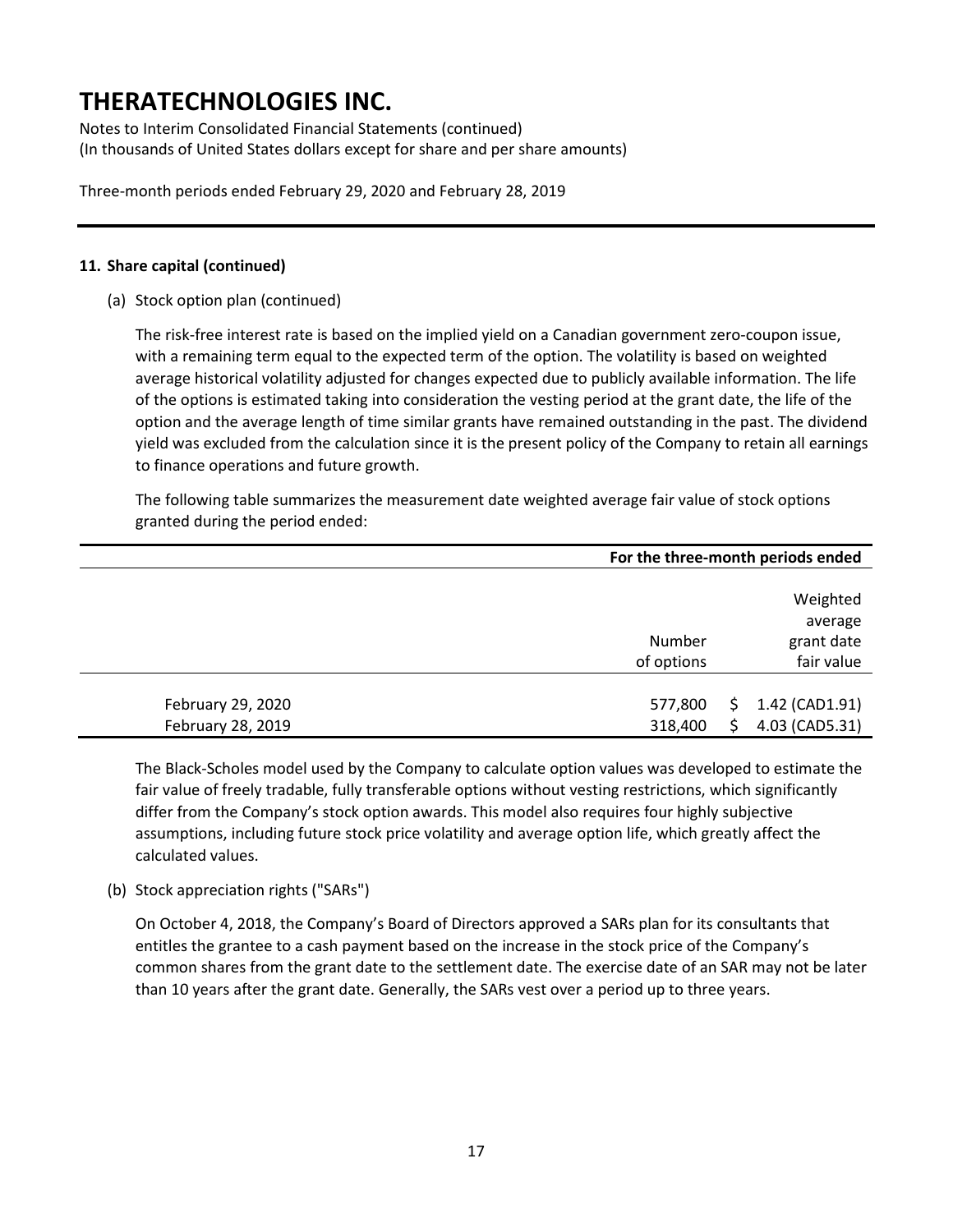Notes to Interim Consolidated Financial Statements (continued) (In thousands of United States dollars except for share and per share amounts)

Three-month periods ended February 29, 2020 and February 28, 2019

### **11. Share capital (continued)**

(b) Stock appreciation rights ("SARs") (continued)

During the three-month period ended February 29, 2020, \$1 (2019 - \$1) was recorded as share-based compensation expense for the SARs plan. Since these awards will be cash-settled, the fair value of SARs granted in 2019 (2020 – nil) is estimated at each reporting period using the Black-Scholes model and the following weighted average assumptions.

|                              | <b>Measurement date</b>  |
|------------------------------|--------------------------|
|                              | as at                    |
|                              | <b>February 29, 2020</b> |
|                              |                          |
| Risk-free interest rate      | 1.13%                    |
| <b>Expected volatility</b>   | 57%                      |
| Average option life in years | 7 years                  |
| Period-end share price       | \$2.32 (CAD3.12)         |
| SAR exercise price           | \$6.00 (CAD8.05)         |

The risk-free interest rate is based on the implied yield on a Canadian government zero-coupon issue, with a remaining term equal to the expected term of the SAR. The volatility is based on weighted average historical volatility adjusted for changes expected due to publicly available information. The life of the SARs is estimated taking into consideration the vesting period at the grant date, the life of the SARs and the average length of time similar grants have remained outstanding in the past. The dividend yield was excluded from the calculation since it is the present policy of the Company to retain all earnings to finance operations and future growth.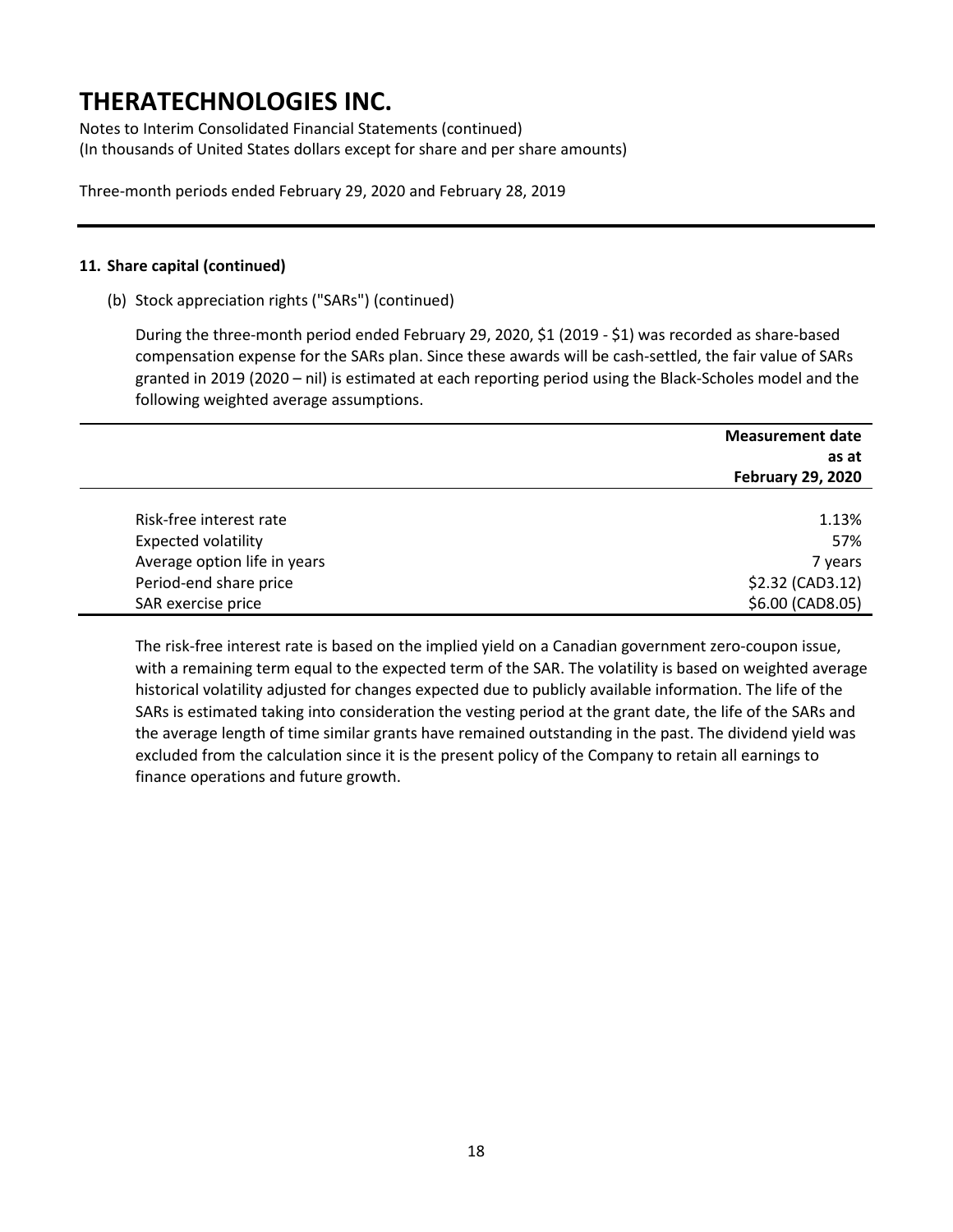Notes to Interim Consolidated Financial Statements (continued) (In thousands of United States dollars except for share and per share amounts)

Three-month periods ended February 29, 2020 and February 28, 2019

### **11. Share capital (continued)**

(c) Loss per share

The calculation of basic loss per share was based on the net loss attributable to common shareholders of the Company of \$4,544 (2019 - \$1,228) and a weighted average number of common shares outstanding of 76,953,411 (2019 - 76,878,497), calculated as follows:

|                                                                                     | February 29,<br>2020 | February 28,<br>2019 |
|-------------------------------------------------------------------------------------|----------------------|----------------------|
| Issued common shares as at December 1<br>Effect of share options exercised          | 76,953,411           | 76,877,679<br>778    |
| Effect of issue of common shares<br>Weighted average number of common shares, basic |                      | 40                   |
| and diluted                                                                         | 76,953,411           | 76,878,497           |

For the three-month period ended February 29, 2020, 2,987,918 (2019 - 2,461,105) share options, and 3,872,053 common shares potentially issuable from the conversion of the \$57,500 aggregate principal amount of notes, that may potentially dilute loss per share in the future, were excluded from the weighted average number of diluted common shares calculation as their effect would have been antidilutive.

The average market value of the Company's shares for purposes of calculating the dilutive effect of share options was based on quoted market prices for the period during which the options were outstanding.

(d) Accumulated other comprehensive income (loss)

|                                                                                                                     | February 29,<br>2020 | November 30,<br>2019 |
|---------------------------------------------------------------------------------------------------------------------|----------------------|----------------------|
| Unrealized losses on FVOCI financial assets, net of tax<br>Cumulative exchange difference on translation of foreign |                      | (12)                 |
| operations                                                                                                          | 31                   |                      |
|                                                                                                                     | 29                   |                      |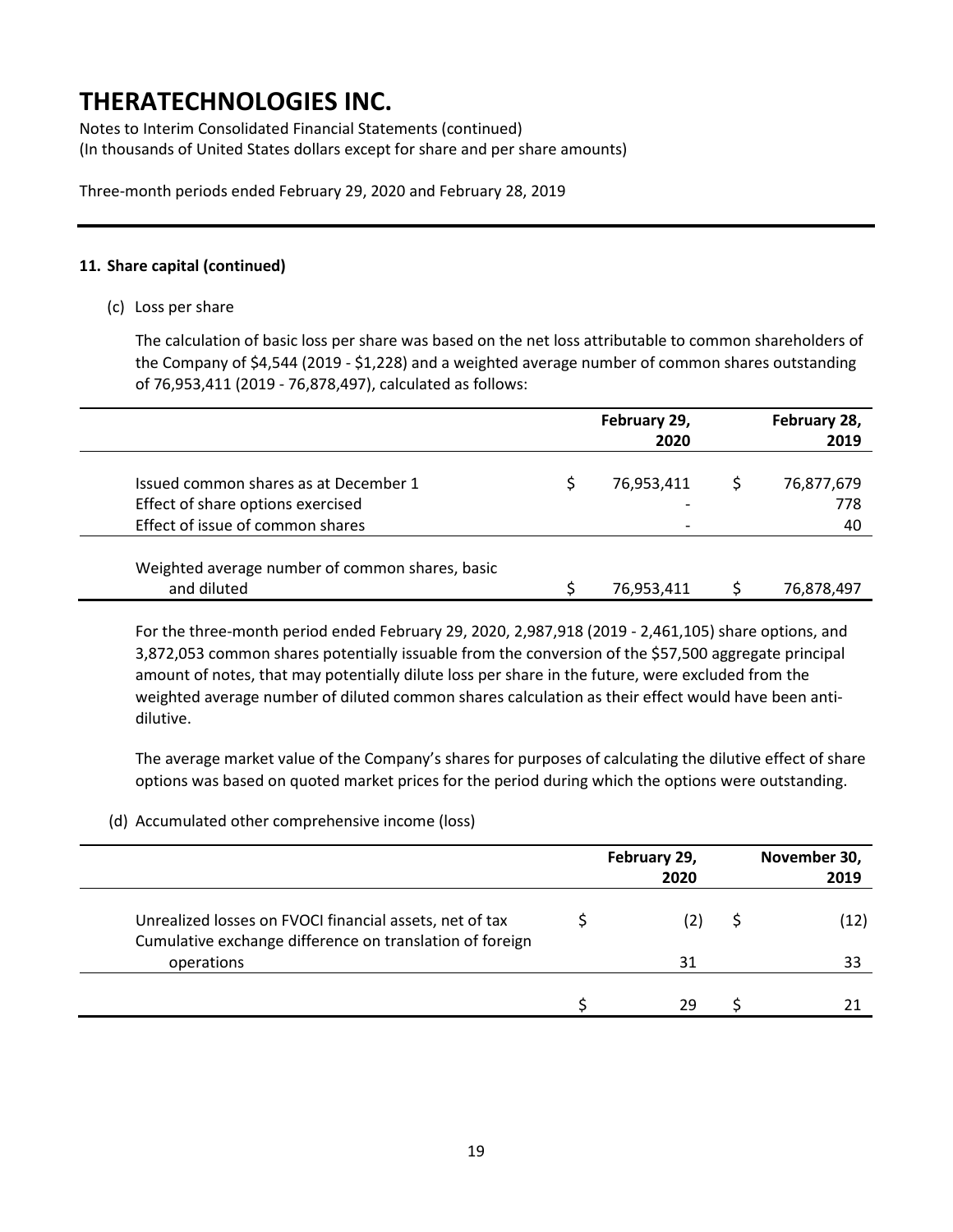Notes to Interim Consolidated Financial Statements (continued) (In thousands of United States dollars except for share and per share amounts)

Three-month periods ended February 29, 2020 and February 28, 2019

### **12. Supplemental cash flow disclosures**

The Company entered into the following transactions which had no impact on its cash flows:

|                                                                                             |             | February 29, |   | February 28, |
|---------------------------------------------------------------------------------------------|-------------|--------------|---|--------------|
|                                                                                             | <b>Note</b> | 2020         |   | 2019         |
| Additions to property and equipment included in<br>accounts payable and accrued liabilities |             |              | S | 318          |
| Additions to intangible assets included in accounts<br>payable and accrued liabilities      |             |              |   | 61           |
| Additions to intangible assets included in long-term<br>obligations                         |             |              |   | 6.765        |
| Issuance of shares in connection with acquisition of<br>intangible assets                   |             |              |   | 5            |
| Initial recognition of right-of-use assets and lease                                        |             |              |   |              |
| liabilities                                                                                 | 2           | 3,192        |   |              |
| Reclassification of other liabilities to right-of-use assets                                |             | 238          |   |              |

#### **13. Financial instruments**

The nature and extent of the Company's exposure to risks arising from financial instruments are consistent with the disclosure in the annual consolidated financial statements as at November 30, 2019.

#### **14. Determination of fair values**

Certain of the Company's accounting policies and disclosures require the determination of fair value, for both financial and non-financial assets and liabilities. Fair values have been determined for measurement and/or disclosure purposes based on the following methods. When applicable, further information about the assumptions made in determining fair values is disclosed in the notes specific to that asset or liability.

#### *Financial assets and financial liabilities measured at fair value*

In establishing fair value, the Company uses a fair value hierarchy based on levels as defined below:

- Level 1: Defined as observable inputs such as quoted prices in active markets.
- Level 2: Defined as inputs other than quoted prices in active markets that are either directly or indirectly observable.
- Level 3: Defined as inputs that are based on little or no observable market data, therefore requiring entities to develop their own assumptions.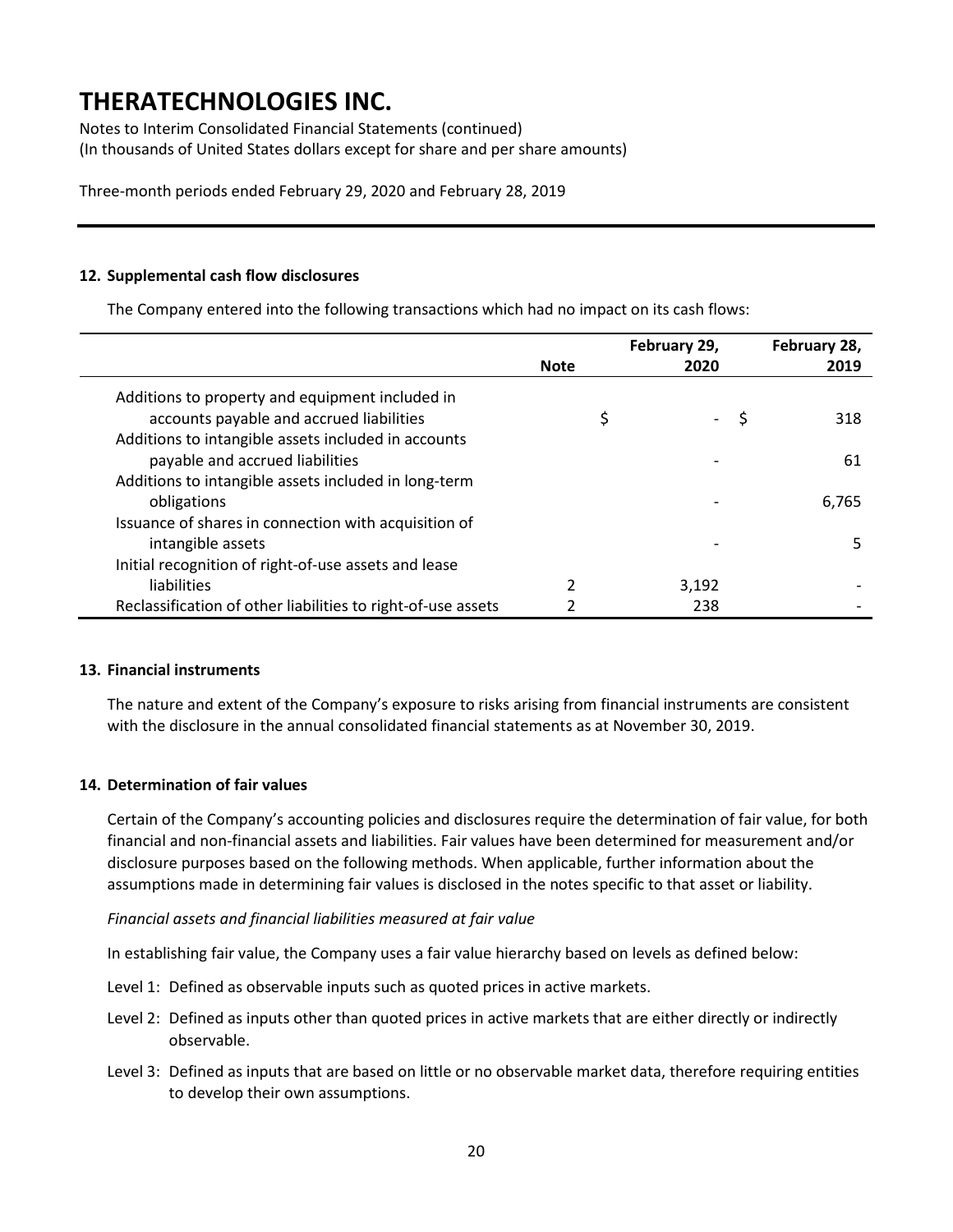Notes to Interim Consolidated Financial Statements (continued) (In thousands of United States dollars except for share and per share amounts)

Three-month periods ended February 29, 2020 and February 28, 2019

### **14. Determination of fair values** (continued)

### *Other financial assets and financial liabilities*

The Company has determined that the carrying values of its short-term financial assets and financial liabilities, including cash, trade and other receivables and accounts payable and accrued liabilities, approximate their fair value because of the relatively short period to maturity of the instruments.

Bonds and money market funds and derivative financial assets and liabilities are stated at fair value, determined by inputs that are primarily based on broker quotes at the reporting date (Level 2).

The fair value of the convertible unsecured senior notes, including the equity portion, as at February 29, 2020, was approximately \$43,039 (Level 1) based on market quotes.

### *Share-based payment transactions*

The fair value of the employee stock options are measured based on the Black-Scholes valuation model. Measurement inputs include share price on measurement date, exercise price of the instrument, expected volatility (based on weighted average historical volatility adjusted for changes expected due to publicly available information), weighted average expected life of the instruments (based on historical experience and general option holder behaviour), expected dividends, and the risk-free interest rate (based on government bonds). Service and non-market performance conditions attached to the transactions, if any, are not taken into account in determining fair value.

The deferred stock units liability is recognized at fair value and considered Level 2 in the fair value hierarchy for financial instruments. The fair value is determined using the quoted price of the common shares of the Company.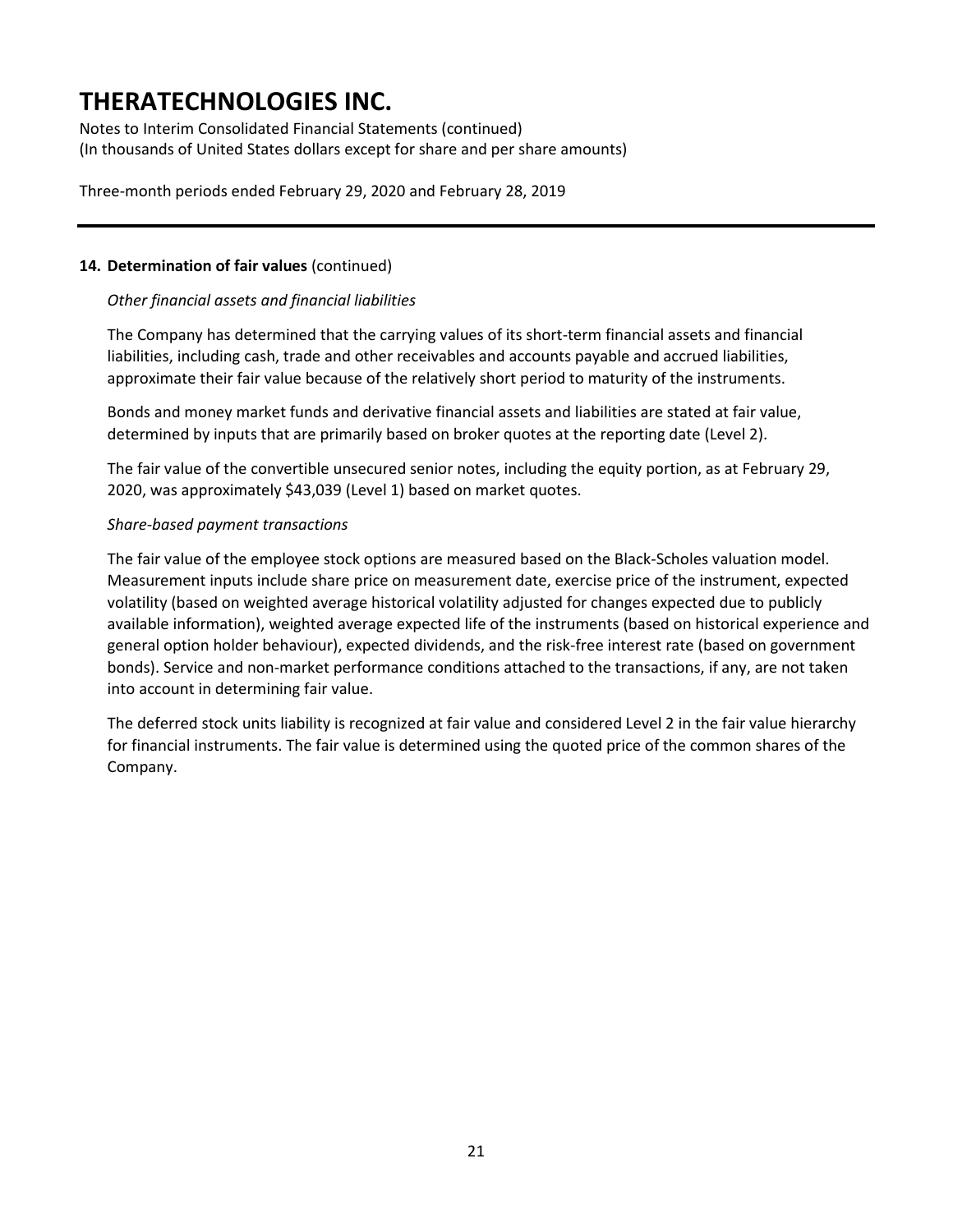Notes to Interim Consolidated Financial Statements (continued) (In thousands of United States dollars except for share and per share amounts)

Three-month periods ended February 29, 2020 and February 28, 2019

### **15. Commitments**

On February 4, 2020, the Company entered into an amended and restated licence agreement with the Massachusetts General Hospital ("MGH") in order to benefit from its assistance and knowledge for the development of tesamorelin for the potential treatment of Non-Alcoholic Steatohepatitis ("NASH") in the HIV population. Under the terms of the amended agreement, the MGH, through Dr. Steven Grinspoon, will provide services related to the study design, selection of optimal patient population, dosing, study duration and other safety matters and participate, if need be, in regulatory meetings with the FDA or the EMA. In consideration, we agreed to make certain milestone payments to the MGH related to the development of tesamorelin and a low single-digit royalty payment on all sales of EGRIFTA® above a certain threshold amount. The payment of the royalty will begin upon approval by the FDA or the EMA (the first to occur) of an expanded label of tesamorelin for the treatment of Non-Alcoholic Fatty Liver Disease or NASH in the HIV population.

In addition, on that same date, we entered into a consulting agreement with the MGH, pursuant to which Dr. Grinspoon became one of our scientific advisors. In such a role, Dr. Grinspoon will provide guidance about current developments in the HIV patient population, potential treatments, and the possible development of tesamorelin for treatment of additional diseases.

### **16. Operating segments**

The Company has a single operating segment. Almost all of the Company's revenues are generated from one customer, RxCrossroads, which is domiciled in the United States.

|                        | 2020          | 2019          |
|------------------------|---------------|---------------|
| RxCrossroads<br>Others | 15,136<br>583 | 14,882<br>214 |
|                        | 15,719        | 15,096        |